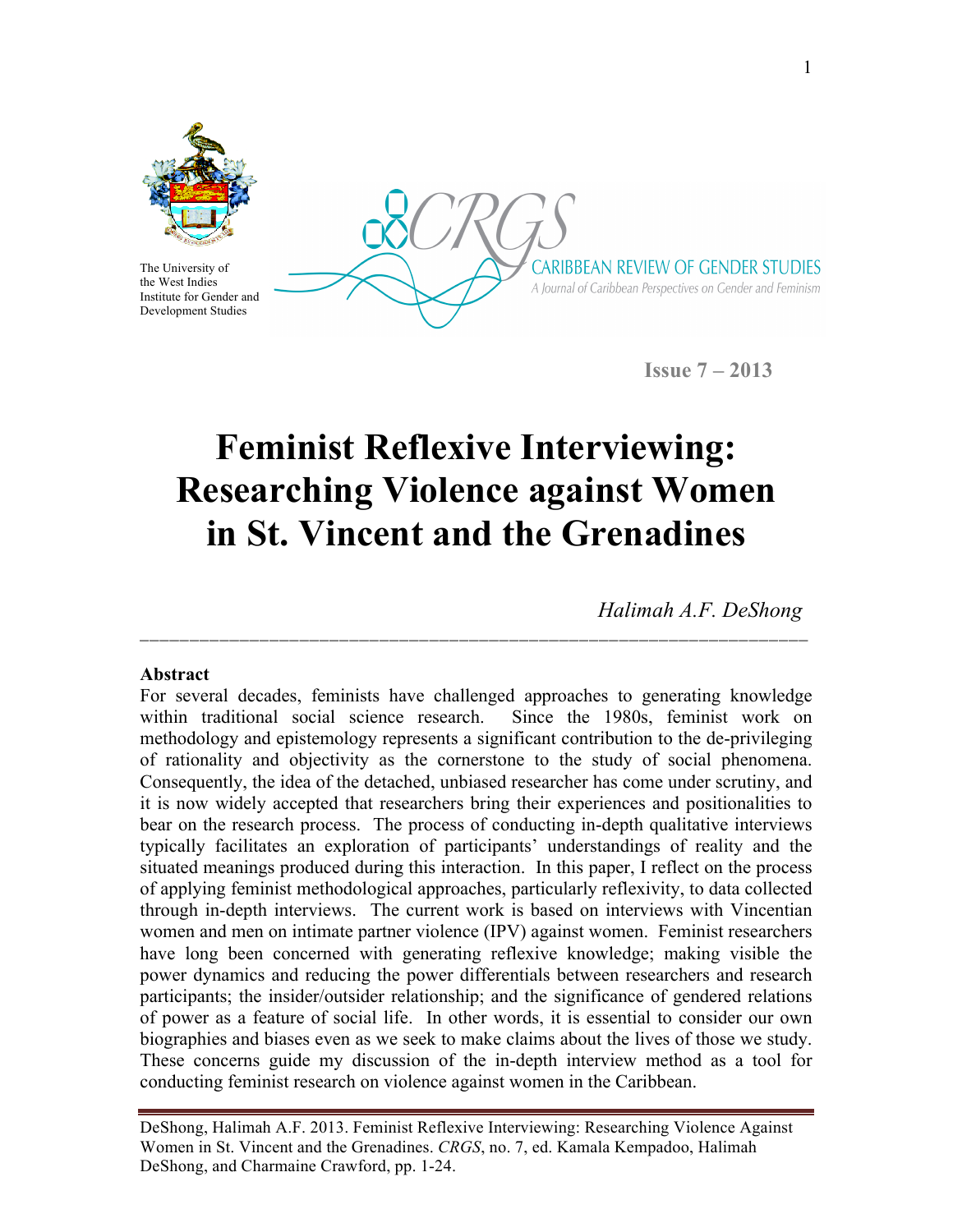#### **Introduction**

Over the past several decades, feminist methodologies have challenged the orthodoxy of traditional social science research in which the principles of rationality and objectivity are privileged and applied to the study of social phenomena. Consequently, the idea of the detached, unbiased researcher has come under scrutiny and it is now widely accepted that researchers bring their experiences and positionalities to bear on the research process. As a method of inquiry, qualitative research privileges those representations of reality included in texts, images, as well as verbal accounts. This article forms part of a broader effort to critically explore those knowledge creation enterprises in which feminists in the Caribbean have been engaged. Given the commitment among regional feminists to generating reflexive knowledge, there has been insufficient reflection on the extent to which this is achievable. This article represents my experience of using one-one-one indepth qualitative interviews as a Caribbean feminist reflexive resource. I examine how this method of inquiry typically facilitates an exploration of participants' understandings of reality and the situated meanings produced during the interaction.

The studies to which I will refer can be understood as constituting three main categories: Caribbean feminist research (on gender and sexuality), research on Caribbean women, and research on Caribbean women and men from the perspective of gender. The first category comprises those empirical works which are explicitly (Caribbean) feminist in their orientation. Caribbean feminism exists at the intersections of struggles against colonialist, neo-colonial, racist, sexist, hetero-patriarchal, classist, and other discriminatory institutions and practices. Caribbean feminists<sup>1</sup> are particularly concerned about how these systems overdetermine the experiences of women, and more broadly speaking, how they can be contested in order to create more just societies.<sup>2</sup> It is a feminism birthed out of the socio-historical, political and cultural realities of the Caribbean, and while it has always been influenced by several global feminist movements and perspectives, it cannot be reduced to that which is an offshoot of Northern feminisms. The second category is best exemplified by the Women in the Caribbean Project (WICP) (Massiah 1986; Senior 1991) in which research on women in the region, for the first time, was approached from women's perspectives. WICP researchers never articulated an explicit feminist perspective at the time of the study. However, this research has since been acclaimed as a seminal contribution to Caribbean feminist knowledge production, given the landmark recovery work done to address women's multiple realities in the region. In addition, a number of studies have emerged which use gender to explain a range of social phenomena. Both Tracy Robinson (2011) and Tonya Haynes (2012) refer to postfeminist renderings of the concept 'gender', which is evident in academic and public discourses. The concept is often mobilised in sociological research on masculinity, studies of the family, policy studies for gender bureaus and various international agencies, and socio-medical studies on HIV and other health issues, without any reference to feminist theorising on gender as an analytical tool. In this article, I briefly consider how methodological issues are addressed in these studies before presenting personal insights from my own experience of applying feminist

DeShong, Halimah A.F. 2013. Feminist Reflexive Interviewing: Researching Violence Against Women in St. Vincent and the Grenadines. *CRGS*, no. 7, ed. Kamala Kempadoo, Halimah DeShong, and Charmaine Crawford, pp. 1-24.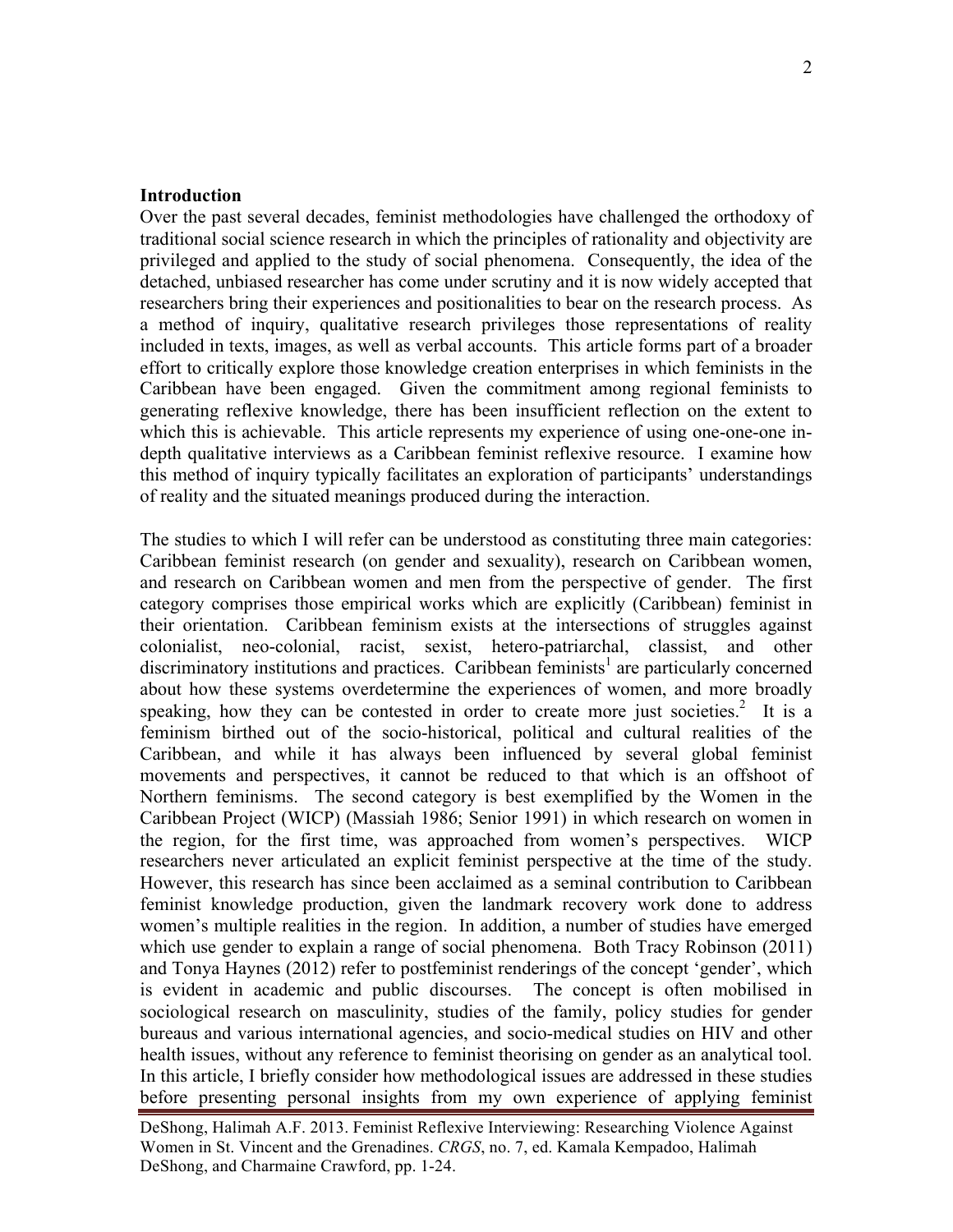methodological approaches to the study of intimate partner violence (IPV) against Vincentian women. The analysis for this article focuses on the interview experience.

.

The choice of in-depth interviews was based on my interest in understanding the meanings individuals attach to their experiences of violence and the ways in which the accounts of violence are sites in which gender is produced. Talk is a fundamental human activity that is systematised in research (DeVault and Gross 2007). However, in-depth interviews are not to be confused with everyday conversation. As a qualitative resource, in-depth interviews combine structure and flexibility in order to generate meanings from the perspectives of respondents (Legard, Keegan and Ward 2007). Topics to be covered are usually predetermined by the researcher; however, the stories which emerge are shaped by the interests of both the interviewee and the interviewer. These roles may shift over the course of the interview as participants seek to elicit information and ideas during the interaction. Feminist interviewing emphasises reciprocity and aims to be more reflexive and interactive, in order to avoid a hierarchical approach to research (Oakley 1993; Legard, Keegan and Ward 2007). In relation to the current work, participants were asked about their living arrangements, image of self, image of their partner, ideas about womanhood and manhood, their partners' ideas about womanhood and manhood, social networks, family network and routine, assessment of relationships, history of family violence, and violence in relationships. In this article, emphasis is placed on the coconstruction of meaning during the interviews.

#### **Feminist methodologies and Caribbean feminist/gender research**

In its infancy, feminist methodologies challenged the orthodoxy of traditional positivist social science in which the natural science principle of objectivity and Western philosophy's preoccupation with rationality were applied to the study of human relations (Anderson 1995; Cook and Fonow 1986; Harding 1987 and 1991; Kirsch 1999). In this early period, feminists critiqued traditional social science, while also reflecting on sources and potentials of knowledge. It is worth noting that methodology specifies "how social investigation should be approached" (Ramazanoglu with Holland 2002, 11), or, as Harding (1987) suggests, it is both the theories and analyses of how research should proceed. It is the overall conception of the project and provides the rationale for applying particular techniques of investigation and analysis (Klein 1983). In other words, it is terrain where philosophy meets action (Sprague 2005); where questions of epistemology and method intersect (Jaggar 2008). The role of the researcher figures more prominently in Gloria Wekker's definition of methodology. For her, methodology "provides information about the various ways in which one locates oneself—psychologically, socially, linguistically, geographically, epistemologically, sexually—to be exposed to experience in culture" (Wekker 2006, 4). If we accept the commitment of contemporary practitioners to analysing the social relations of the research process, it becomes necessary to reflect on the manner in which our own positionalities determine the decisions taken in any research enterprise (Best 2003; Oakley 2000; Skinner, Hester and Malos 2005). Moreover, the process of documenting, analysing and (re)presenting the lives of others involves acknowledging our own social location as researchers and how this affects the kind of knowledge we produce.

DeShong, Halimah A.F. 2013. Feminist Reflexive Interviewing: Researching Violence Against Women in St. Vincent and the Grenadines. *CRGS*, no. 7, ed. Kamala Kempadoo, Halimah DeShong, and Charmaine Crawford, pp. 1-24.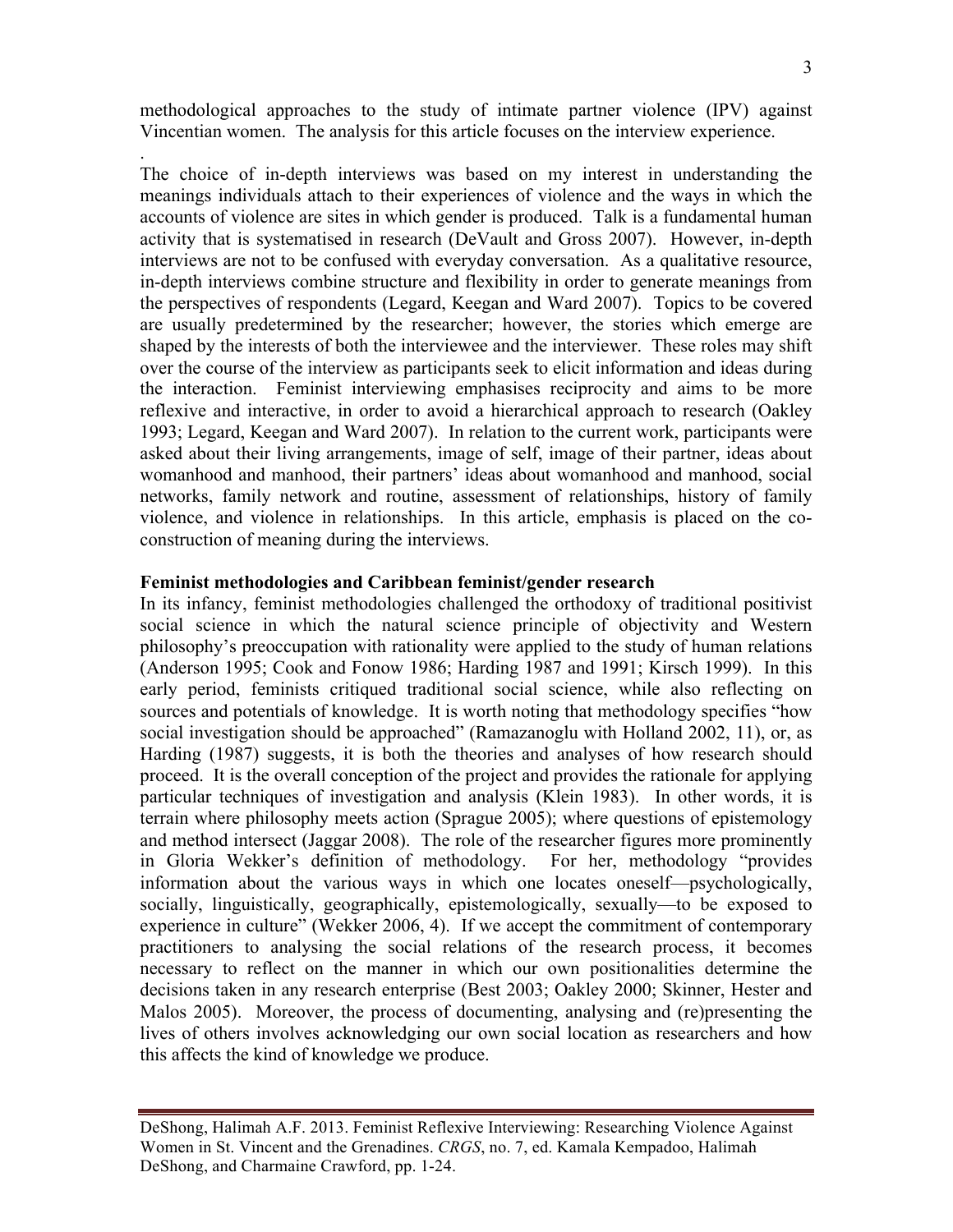The debate about whether there exists a distinctive feminist methodology was the subject of several books and journal articles throughout the 1980s and 1990s (Cancian 1992; Cook and Fonow 1986; Klein 1983; Harding 1987 and 1991; Oakley 1993 and 2000). It should be noted that there is no unified feminist methodology as feminists make claims from a range of ontological and epistemological locations. A fundamental aim within feminist methodological activities is to assess the strategies used for generating knowledge to determine their suitability for feminist research (Jaggar 2008). Notwithstanding these variations and the 1980s–1990s debates, there emerged some consensus on the key characteristics of feminist research. In general, there is a shared commitment to reconfigure current manifestations of gender inequality; reflexivity; consciousness-raising as a specific methodological tool, as well as a way of seeing; voicing women's subjective experiences; ethical research practice; and the empowerment of women and the transformation of patriarchal relations (*see* Cook andFonow 1986 and Jaggar 2008).

Regardless of the choice of methods, these principles feature across different feminist research projects. In addition, Skinner, Hester and Malos (2005, 18) note that these characteristics are not "solely the domain of feminist researchers [but] feminists have fundamentally influenced their use." In this regard Kirsch (1999, 6-7) adds that

many feminist principles of research overlap, to some extent, principles central to new ethnographic, critical, and hermeneutic approaches to research . . . What distinguishes feminist research from other traditions of inquiry, then, is its deliberate focus on gender combined with an emphasis on emancipatory goals.

In researching violence against women in the Caribbean, I found the focus on gender, central to feminist methodologies, to be of particular import. These broad feminist principles informed my approach to the study of violence by providing a useful guide for conducting ethical fieldwork. Of course, the vagaries of fieldwork limit the extent to which some of these goals might be achieved. Take, for instance, the possibility of engaging in meaningful reciprocal consciousness-raising during an in-depth interview. This is virtually unattainable in a single sitting. However, Cook and Fonow (1986) submit that we should not judge "how feminist" a study is by counting how many of these principles are evident in the work. Instead, it is important to demonstrate how epistemological concerns are related to the research design, methods and analysis (Cook and Fonow 1989).

There are certain limits placed on authors who seek to present their empirical research in the form of peer-reviewed research articles and book chapters. In these fora, discussions of methodology are often reduced to descriptive narratives in which researchers report on the procedures undertaken during the data collection and analysis phase of their project, with less focus on how their choices shape the knowledge produced. In papers published about sexual violence in intimate relationships (2011), and narratives produced about gender (2012), I too presented procedures undertaken in the data collection and analysis stage, with very little discussion about the dynamics which influenced the choices made throughout the research process. Indeed, scholars are often constrained by word limits when publishing their work, as peer-reviewed papers and research reports are usually

DeShong, Halimah A.F. 2013. Feminist Reflexive Interviewing: Researching Violence Against Women in St. Vincent and the Grenadines. *CRGS*, no. 7, ed. Kamala Kempadoo, Halimah DeShong, and Charmaine Crawford, pp. 1-24.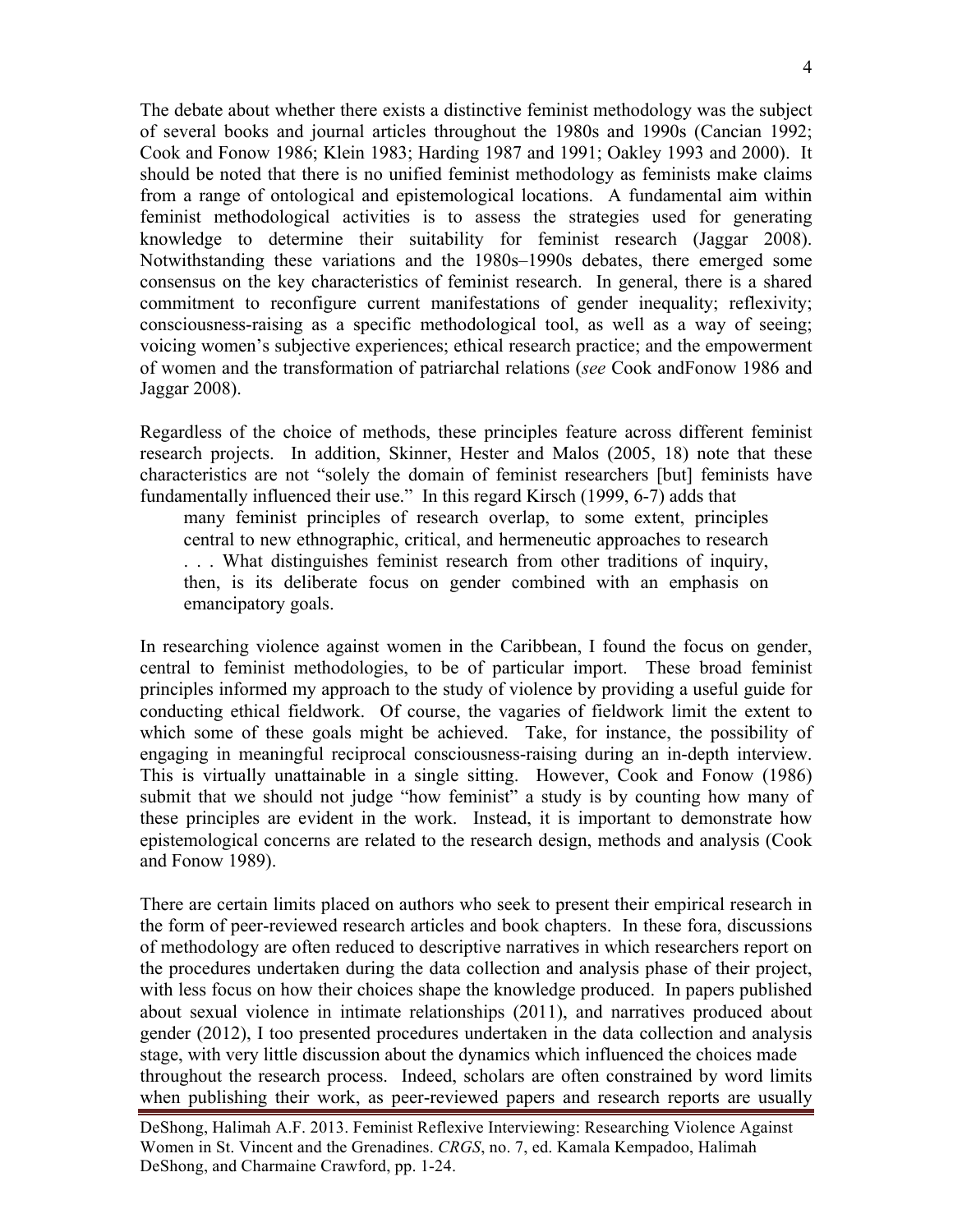produced to reflect the strict guidelines of those who commission these studies. It is also important to note that some of the earlier empirical studies of women in the Caribbean predated critical developments in feminist methodologies, especially if we consider that it was around about the 1980s–1990s that reflexivity became a crucial site of engagement for feminist social scientists. Within the region, there is now an emerging body of work which critically considers methodological issues from a range of disciplinary locations.<sup>3</sup>

Lucille Mathurin Mair's (2006, 235) path-breaking historical study of women in Jamaica ruptured the "orthodox historiography, which has been largely masculine and white". Mathurin Mair is described by Beckles and Shepherd as starting the process of writing Caribbean women into history. From a methodological standpoint, Mathurin Mair "decodes" the archival texts (Beckles and Shepherd 2006, xv) to uncover a range of gendered relations within which women were engaged between 1655 and 1844, and in so doing her work has become an important turning point in feminist historiography in the region. This work extends beyond writing women into history. From these records, Mathurin Mair interrogates how women were implicated in various relations of power under the systems of slavery, racism and colonialism, and how agency and resistance were indeed enacted as women navigated these processes. Shepherd (2002) identifies Mathurin Mair's pioneering work and the 1970s as key moments in which we begin to see women's lived experiences featured in the histories of the Caribbean. Through a range of archival research, oral history interviews and document analysis, the cultural and social history of women and gender in the Caribbean has been produced by a number of historians and sociologists, including Hilary Beckles (1989, 1999, and 2013), Patricia Mohammed (2002), Verene Shepherd (2002), Verene Shepherd, Bridget Brereton and Barbara Bailey (1995), Rhoda Reddock (1994) and Barbara Bush (1990). Mathurin Mair's historical method and focus serve as an important point of departure for those who succeeded her in the area of Caribbean historiography.

Similarly, the seminal study on Caribbean women, undertaken by the researchers of the Women in the Caribbean Project (WICP) some three and a half decades ago, represents, to date, the most comprehensive empirical data source on the myriad realities of women in the Commonwealth Caribbean. The empirical research generated from this study was eventually published in a two-volume special issue of the journal *Social and Economic Studies*, and the findings and analysis of the WICP also formed the basis of Olive Senior's *Working Miracles: Women's Lives in the English-Speaking Caribbean*. The main aim of the project, according to Joycelin Massiah (1986), was to examine the subjective meanings of women's social realities and to analyse how women's roles are affected by social change. Senior (1991, 1) describes the WICP as "the first to attempt woman-centred research, i.e. to involve women in defining their own reality." A mixed method approach generated substantial data on women in the following areas: work and women's dual roles, economic management of households, leadership and decisionmaking, sex-role identity and self-perception, and relationships with men (Anderson 1986). Both women and men were interviewed in the process of constructing knowledge about women's lives, although most of the interviewees were women. Particular reference is made to the collection of the detailed life-histories of 38 women. In-depth interviews were conducted with Jamaican women to analyse their kinship and friendship network; with Barbadian women experiencing poverty to determine their survival

DeShong, Halimah A.F. 2013. Feminist Reflexive Interviewing: Researching Violence Against Women in St. Vincent and the Grenadines. *CRGS*, no. 7, ed. Kamala Kempadoo, Halimah DeShong, and Charmaine Crawford, pp. 1-24.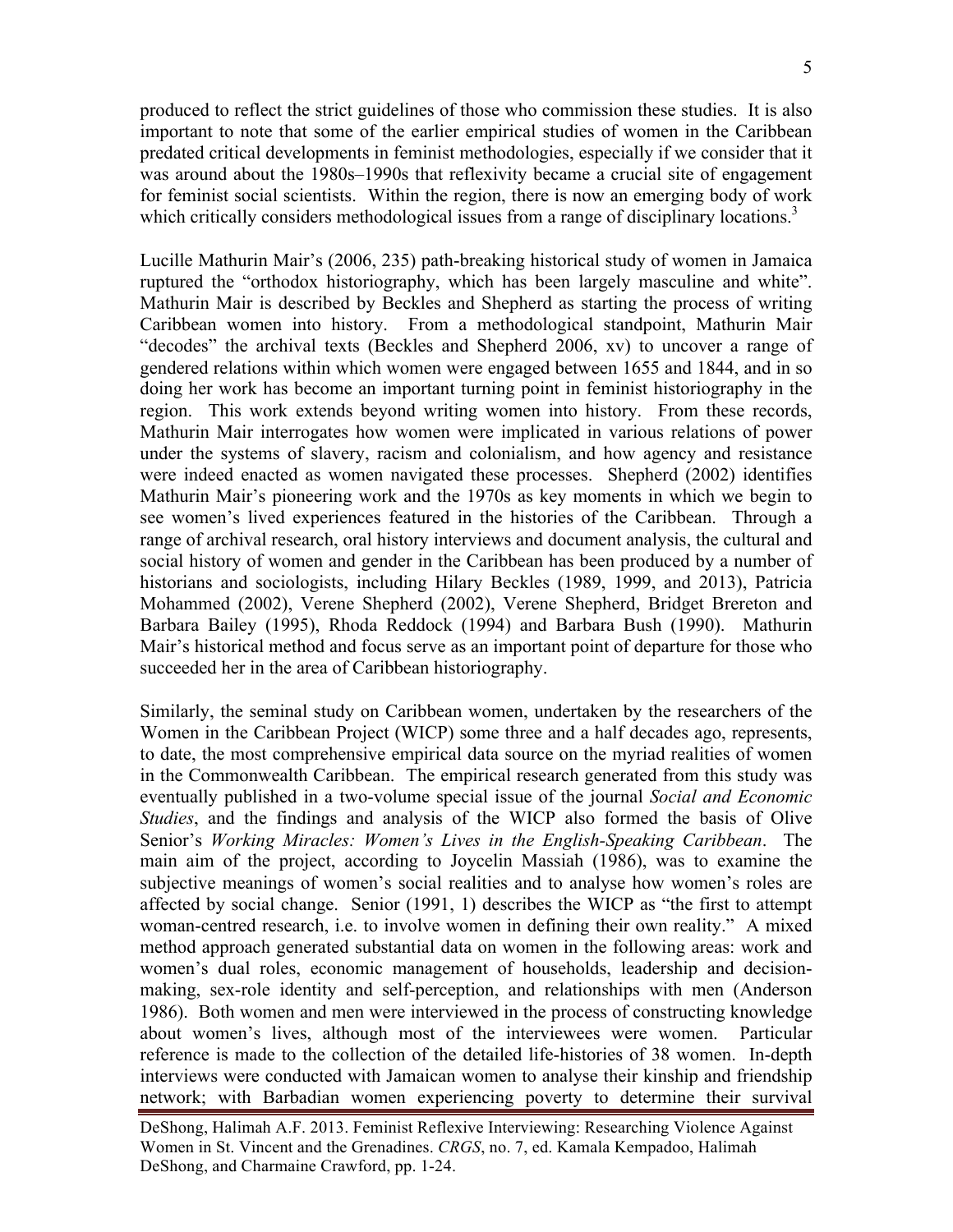strategies; with rural women in Guyana; and with women from the Eastern Caribbean who were successful in their public lives. Massiah's overview of the project provided important explanations of the motives underpinning the choices made throughout the research process, whereas Senior provided a cursory glance at the study methodology. Massiah was careful to contextualise the overall research by providing in-depth justification for decisions taken at various stages of the project. Although it can be argued that there was little reflexive engagement in the presentation of the study methodology, it is worth reiterating that feminist scholarship on positioning the self in the research process did not emerge until the late 1980s and early 1990s.

In *Caribbean Women at the Crossroads: The Paradox of Motherhood Among Women of Barbados, St. Lucia and Dominica*, Patricia Mohammed and Althea Perkins (1999) briefly engage feminist methodological concerns as part of the research process. They present important evidence-based analysis on the social, economic and cultural factors which contribute to and often circumscribe women's decision-making capacity. In the opening chapter of this exploratory study, the research design and methodology are outlined. Mohammed and Perkins (1999) discuss methods for data collection which included a survey administered to 375 women and oral history interviews with 23 women, all drawn from the three countries. We learn that oral history interviews were examined against the data drawn from the questionnaires. Mention is made of the significance of feminist methodological considerations in the framing of the study, and this is reflected as they complicate the category "woman" by emphasising difference and heterogeneity within this grouping. Feminist methodologies explicitly guide the theoretical framework of the study and this is illustrated as the researchers explore a number of issues affecting Caribbean women in their different communities. It is undeniable that Mathurin Mair's historical research on women and gender (and that of her successors), the WICP, and the study by Mohammed and Perkins represent significant contributions to feminist empirical studies of Caribbean societies. Since the publications of these studies, feminists and other researchers, who adopt critical methodological approaches, have successfully shown that reflexivity in research serves to further legitimise our knowledge claims.

In addition, studies which focus on gender role socialisation in the family and issues related to fatherhood provide useful evidence-based discussions of Caribbean masculinity, race and the family (Barrow 1996; Brown et al. 1997; Roopnarine et al. 1997; Davies and Thomas 2006).4 Apart from Barry Chevannes' (2001) *Learning to be a Man*, in which he reflects on ethnographic research conducted across five Caribbean communities, most discussions tend to focus on methods and analytical procedures. A critical approach to research is outlined in the introduction to the study by Chevannes where he identifies the social and political context of data collection and analysis. In so doing, he acknowledges his role, as coordinator of the project, in ultimately shaping the ideas produced about these communities. It is important to note that the extent to which researchers engage in a reflexive dialogue on the research process may indeed be guided by their disciplinary background. So, for instance, individuals trained in the area of anthropology or those conducting ethnographies are more likely to engage in personal reflexions on the research process.<sup>5</sup>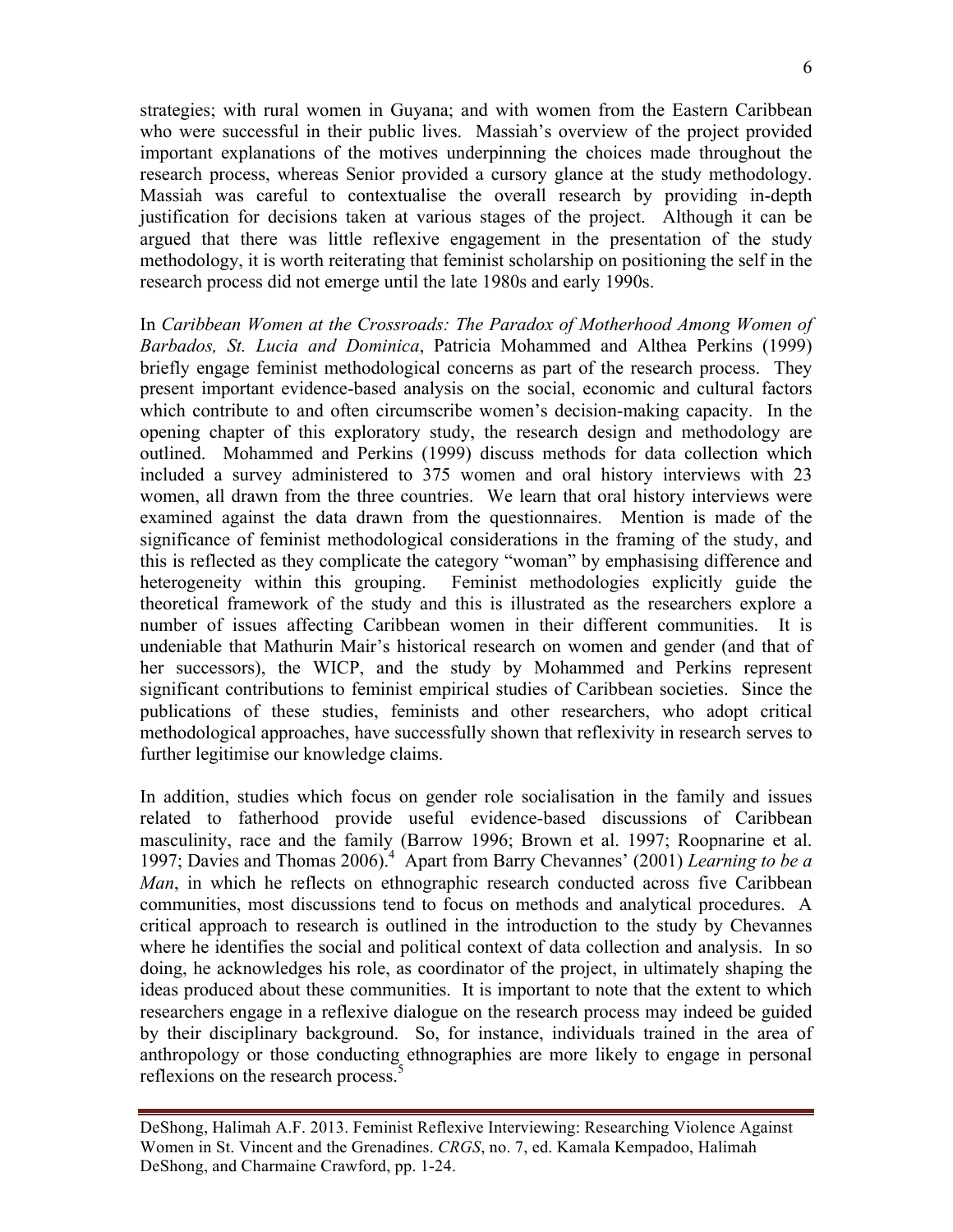In general, research on women in the Caribbean, Caribbean feminist research and Caribbean research which investigates the lives of women and men from the perspective of gender have addressed key methodological issues. However, while reflexive practice might inform these studies, quite often researchers do not write about such actions in their published work. There are notable exceptions in this regard. In her essay "Freelancers, Temporary Wives and Beach-Boys: Researching Sex Work in the Caribbean", Kamala Kempadoo (2001) presents insights on how sex work is constructed by male and female sex workers and sex tourists in the Caribbean. She reminds us that the approach to data collection undertaken in any research enterprise implies both a theory and method (Kempadoo 2004). Kempadoo (2001) documents her experience with Latin American and Caribbean feminists as they conducted research in which they sought to incorporate activism and public consciousness-raising around sex work. The group was particularly concerned about reducing the hierarchies inherent in the relationship between researchers and those from whom they sought to collect data. She writes the following:

Understanding prostitutes and other sex workers to be one set of actors in the sex trade—as providers of sexual labor—yet a social group whose lives and voices had commonly been dismissed or ignored, we were emphatic from the outset of the project that the perceptions and experiences of this population needed to be center stage . . . From discussions throughout the project and at the conclusion of the fieldwork period, the positionality of the researcher was considered important to the construction of knowledge about sex work in the region. In particular, ideas and specific biases held by researchers regarding female sexual agency were areas for reflection and discussion (Kempadoo 2001, 43-45).

Kempadoo describes a process in which the emphasis was placed on producing knowledge that was locally situated, reflected cultural and national understandings of sex work, and was part of a broader set of feminist discourses and practices in the Caribbean. Likewise, David Murray (2007) tells of how the various axes of his own identity produces a specific narrative on the socio-sexual experiences of "gay-identified" Barbadian men in the tourism industry before proceeding to discuss his findings.

Similar discussions of the research process can also be found in the works of Michelle Rowley (2002) and Gloria Wekker (2006), who espouse the value of critical reflexions on our methodological choices. Wekker lays bare the extent to which she (as researcher) is implicated in and thus shapes the kind of knowledge produced about Afro-Surinamese women's sexual culture. She invites the researcher to be accountable and reflexive with regard to "the different modalities in which the self engages with others" (Wekker 2006, 4). In reflecting on her use of the oral history interview as an ethnographic practice, Wekker describes how the knowledge produced is shaped by both the participant's selfperception and her own involvement as interviewer. Rowley (2002, 28) emphasises "the need to bridge the gap that exists between the conceptual and operational, the experiential and material". In other words, language functions in two important ways. Firstly, it provides the basis upon which we move between the conceptualisation and

DeShong, Halimah A.F. 2013. Feminist Reflexive Interviewing: Researching Violence Against Women in St. Vincent and the Grenadines. *CRGS*, no. 7, ed. Kamala Kempadoo, Halimah DeShong, and Charmaine Crawford, pp. 1-24.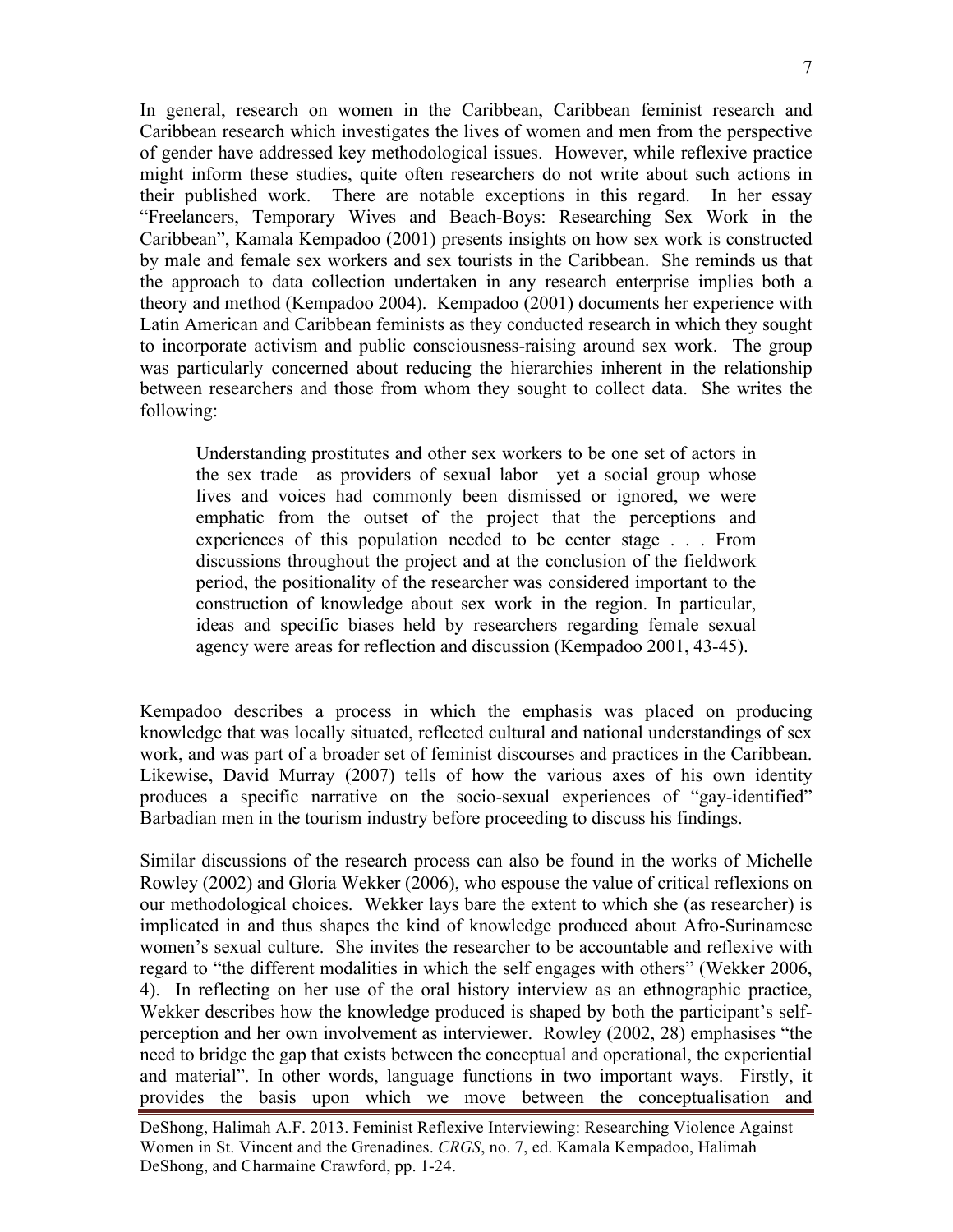operationalisation of our research. Secondly, it is the medium through which experiences, ideas and feelings are (re)produced. It is not a question of the authenticity of the talk produced in interviews, but rather of how participants position themselves in that moment of co-construction which is always socially derived (Rowley 2002). These works illustrate the importance of viewing the interview as a "socially and linguistically complex situation" (Alvesson 2003, 14) in which the both the interviewer and respondent —not to be understood in clear dichotomous terms—participate in the creation of knowledge.

### **Researching violence against women in SVG: Positioning the personal**

This article is based on research conducted as part of my doctoral study, the purpose of which was to explore the meanings individuals attach to the use and experience of violence against women in intimate heterosexual relations (DeShong 2010). Positioning the personal in the research process is now regarded as an important site for reflecting on how knowledge is produced (England 1994; Kirsch 1999; Macbeth 2001; Mauthner and Doucet 2003; Merriam et al. 2001; Wekker 2006). By positioning the personal, I refer directly to the effects of my choices as researcher, my personal values and my social location in shaping the knowledge produced about IPV against women in St. Vincent and the Grenadines (SVG). Personal reflexions afford researchers the opportunity to assess critically the implications of the knowledge claims emerging from empirical research. A researcher's willingness to place her own actions and assumptions under scrutiny is a reminder that all knowledge is indeed political and embedded within particular relations of power. In this regard, I reflect on my role as a Vincentian woman researcher conducting feminist research on violence in SVG.

My personal assumption about violence in heterosexual unions at the beginning of the research process was that it is, for the most part, a form of violence against women perpetrated by men. This central belief was the result of my extensive readings of the empirical and theoretical work on IPV, as well as a multitude of media reports of women who had experienced serious and often fatal violence by male partners. Added to this was my own feminist politics, and these became instrumental in shaping the research questions and aims of the project. I set out to understand more about how ideas around power, privilege, and gender are so often tied to men's violence against women and whether this was the case for a group of persons from my own country. More specifically, I wanted to understand the cultural ideas sustaining these beliefs and whether they were the same for those who experience and those who use violence.

Prior to embarking on fieldwork, I had already made choices about the theoretical orientation of the study and the kind of analytical framework to be used once data were collected. The study was guided by three central research questions:

What strategies do men and women employ in constructing their accounts of IPV? What can be gleaned from these accounts of women and men about how power is negotiated within intimate relationships? How are narratives of violence and control sites in which gendered identities are negotiated/performed/constructed by both women and men?(DeShong 2010, 19).

DeShong, Halimah A.F. 2013. Feminist Reflexive Interviewing: Researching Violence Against Women in St. Vincent and the Grenadines. *CRGS*, no. 7, ed. Kamala Kempadoo, Halimah DeShong, and Charmaine Crawford, pp. 1-24.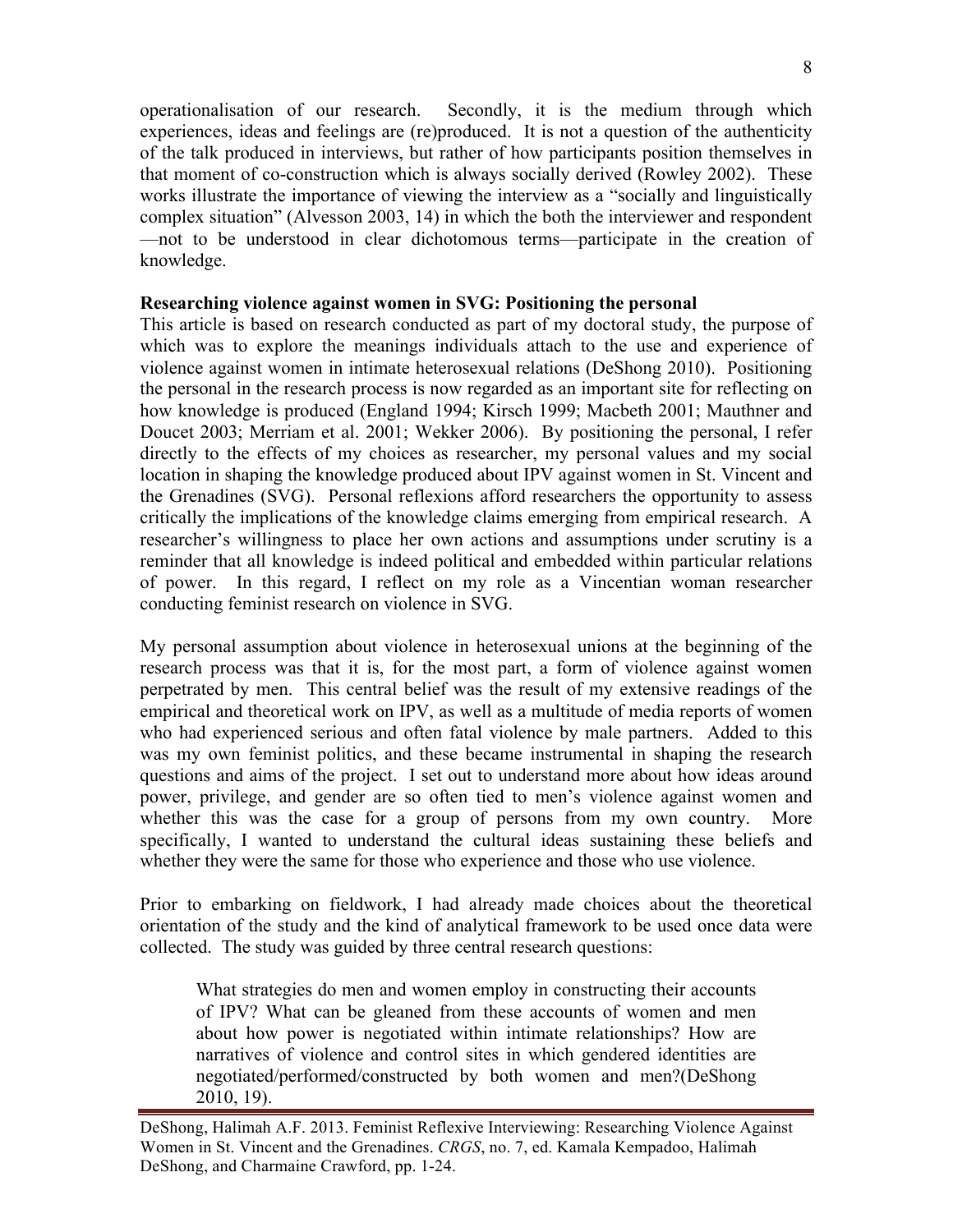As a consequence of these key concerns, the study was located within feminist discursive frameworks and discourse analysis was chosen as a tool for examining the accounts produced during the interview. Elsewhere, I have discussed the suitability of discourse analysis as a feminist resource for exploring power, negotiations, dialogue, and subversion as these are enacted in speech (DeShong 2011, 2012). However, the purpose of this effort is to show how these choices guided my actions during the interviews.

#### *Interviews*

The interviews for this project were conducted over a period of about five months in 2007 and 2008. A total of 34 interviews were completed with 19 women and 15 men who were recruited from the Family Court, Family Services, a community police station and Her Majesty's Prisons. There were eight couples (current or former partners) interviewed within this group. In an attempt to secure informed consent, a description of the study was provided at the beginning of each interview. Participants were told that the information they offered would be confidential as I would not use their names nor any other details that could connect them to what we discussed. I explained the interviews would be recorded; they were informed that they could stop at any time during the interview; and I thanked respondents for agreeing to participate in the research. All participants were comfortable about continuing the interview, having been given this information at the beginning.

Because the formality involved in acquiring written consent from participants might have alienated some individuals (Miller and Bell 2005), I refrained from asking respondents to sign formal consent forms. The process of acquiring written consent could have been further complicated by the sensitive nature of the topic. The notion of "informed" consent is not without problems. Miller and Bell (2005, 65) asks, "What are participants consenting to when they agree to join a study?" That is why it was so important that participants were made aware of the range of issues that would be covered at the beginning of the interview so that they could decide whether they wished to proceed with the exercise.<sup>6</sup> In addition, participants were provided with information about support networks should they require assistance in order to address the effects of violence in their lives. In most cases, persons contacted through the Family Courts and Family Services were quite *au fait* with available support systems and they constituted the majority of respondents.

Demographic data were collected at the beginning of the interview including information about age, ethnicity, level of education, marital status, religion, employment status and living arrangements; they were asked to provide the same general details about their partners. Interviews were completed within one sitting except in the case of one man who was called out to a job during the interview. However, this interview was completed one week later. Interviews lasted, on an average, between one and a half to two hours, except for the one interview that was done in two parts which lasted a total of three and a half hours. As one of the main methods of data collection in the social sciences, the indepth interview is widely used by ethnographers, sociologists, psychologists, *inter alia*, who view personal accounts as central to the process of conducting social research. The

DeShong, Halimah A.F. 2013. Feminist Reflexive Interviewing: Researching Violence Against Women in St. Vincent and the Grenadines. *CRGS*, no. 7, ed. Kamala Kempadoo, Halimah DeShong, and Charmaine Crawford, pp. 1-24.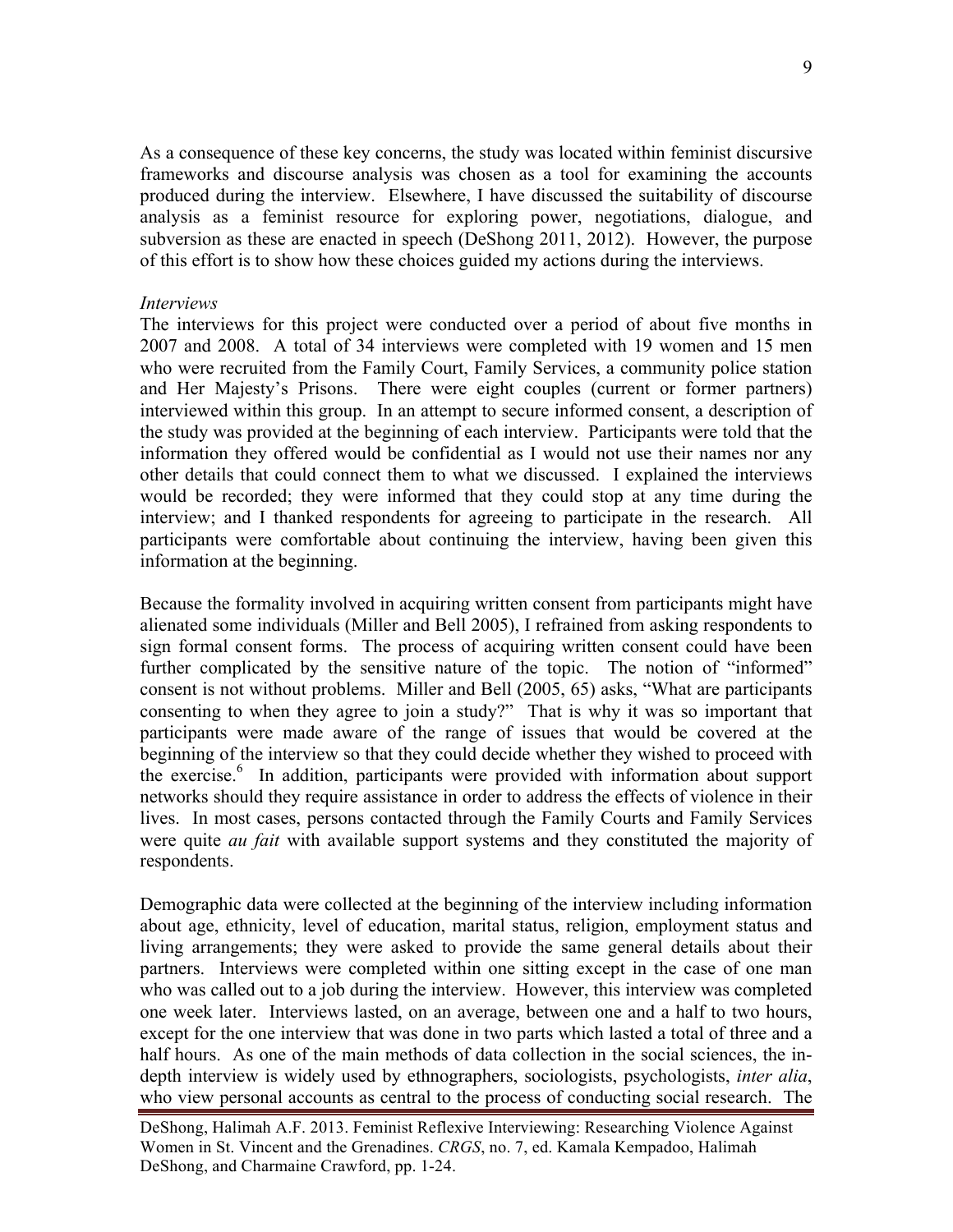appeal of the in-depth interview for feminist researchers, according to Shulamith Reinharz (1992, 19), is that it "offers researchers access to people's ideas, thoughts, and memories in their own words rather than in the words of the researcher." However, Gesa E. Kirsch (1999, 58) reminds us that the politics of interpretation and re-presentation is never unproblematic, so that even as we seek to include participants' voices "researchers remain implicated in speaking for and about them." Feminist researchers have long been concerned with generating reflexive knowledge; making visible the power dynamics and reducing the power differentials between researchers and research participants; the insider/outsider relationship; and the significance of gendered relations of power as a feature of social life. In other words, it is essential to consider our own biographies and biases even as we seek to make claims about the lives of those we study. These concerns guide my discussion of the in-depth interview method as a tool for conducting feminist research on violence against women in the Caribbean.

Though an interview schedule was used, the aim was to engage participants in a reflexive dialogue. A reflexive approach "operates with a framework that stimulates an interplay between producing interpretations and challenging them . . . It includes bridging the gap between epistemological concerns and methods" (Alvesson 2003, 14). However, I have found that discussions of reflexivity centre on the analysis rather than the collection of data and it is often difficult to determine how the feminist principle of reflexivity is achieved in the moment of the interview. Are researchers fully conscious of their ontological and epistemological purview at the time of doing the interview? And if so, how does this influence the interview dynamic? Similarly, how are the interview dynamic and research process influenced by the outlook of participants, as they narrate their world (Best 2003) of which we are only momentarily a part? These questions are taken up below as I discuss the experience of interviewing women and men about violence.

### *The making of violent accounts*

Talking about the experience of violence in relationships is of course fraught with numerous challenges. For women who have been abused this often means returning to very traumatic experiences, a process which was quite difficult for several of the women interviewed. It was important to be able to assess and respond to participants' reactions during the interview, to minimise the possibility for further harm. Respondents, generally, spoke at length about their feelings and experiences. The information given prompted me to probe for greater details on specific issues. In short, there was no slavish adherence to the interview schedule. There were, however, a few occasions where I intervened to steer the session in a particular direction, but for the most part, respondents were allowed to give direction to their accounts. I found that in most cases participants were willing to discuss various topics in the interviews. However, some men were less inclined to disclose details about the violence they perpetrated. This is similar to interviews conducted with men in other studies of violence against women (Dobash et al. 1998; Anderson and Umberson 2001; Boonzaier and de la Rey 2003 and 2004). With the exception of the tendency by most men to minimise their violent acts, respondents discussed topics with relative candour. This difference was even more pronounced with regard to sexual violence. Whereas several women reported that they were forced or coerced into sexual intercourse, men's silence on sexual violence, as I have argued

DeShong, Halimah A.F. 2013. Feminist Reflexive Interviewing: Researching Violence Against Women in St. Vincent and the Grenadines. *CRGS*, no. 7, ed. Kamala Kempadoo, Halimah DeShong, and Charmaine Crawford, pp. 1-24.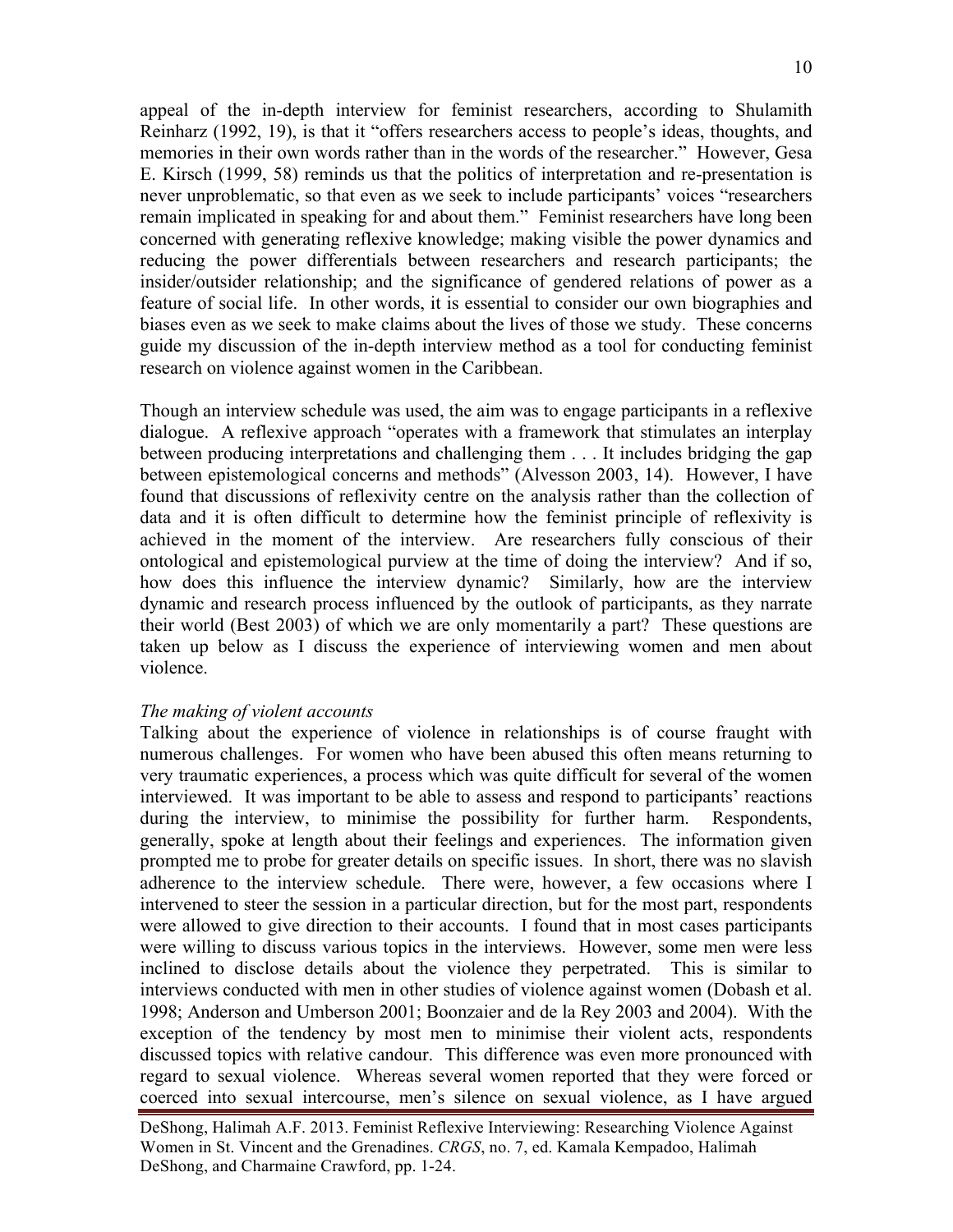elsewhere, might be regarded as strategic, deliberate and conspicuous by dint of these omissions (DeShong 2011).

Throughout the process I reflected on my position as a black, Caribbean, feminist, university-trained, former secondary school teacher, and Vincentian woman, with no experience of violent victimisation in an intimate relationship; both "insider and "outsider". The notion of insider/outsider should not be read in clear dichotomous terms. Merriam et al. (2001) remind us that we can be regarded as both insiders and outsiders by research participants at various levels and stages of the research process. In other words, this may shift several times over the course of a single interview. They further suggest that "the reconstruing of insider/outsider status in terms of one's positionality vis-à-vis race, class, gender, culture and other factors, offer[s] us better tools for understanding the dynamics of researching within and across one's culture" (Merriam et al 2001, 405). In other words, it is not enough to focus on those aspects of my biography and experiences which connect me to or separate me from participants. Positionality, the power dynamics informing the research process, and the ways in which the emerging data are collected, analysed and represented are relevant points of reflexion (Merriam et al 2001). However, here, I focus exclusively on the interview exchange.

Returning to the transcripts, I found that there was greater variation in the co-construction of stories in my interviews with men. In general, women's responses were more expansive. This is particularly evident in the talk about the nature and consequences of men's violence. While women offered quite detailed statements about the motives, nature and effects of violence, men were more inclined to focus on rationalising their actions with far less attention to their use of violence. In addition, I found myself having to probe and challenge men to offer more details about their actions. Reflecting on her experience as a woman interviewing men about divorce, Terry Arendell (1997, 346) found her male respondents to be "preoccupied with the maintenance, repair, and selfassertion of their identities *as men*". Similar to Arendell, I found that men mobilised traditional gender identities and sought to impose gender hierarchies during interviews. At times, men overtly positioned me as an outsider. This was the case in my interview with Andrew, a 25-year-old black male. The following is an extract from the interview:

*Int*.: In terms of when you were growing up, were there any quarrels or arguments in your family? *Andrew*: My father fight, beat up plenty women. *Int*.: You've seen that? *Andrew*: Yeah. *Int*.: And, like, why would he do that? *Andrew*: Well, woman harden [*stubborn*] I now tell you, dread [*an expression of exasperation*], and they like to tell you plenty lies. *Int*  $\cdot$  So because of that  $-$ *Andrew*: [*He laughs*] Women is not to be trusted a certain amount of the times. It's only like when on a level. Boy, I don't like talk to you about women because you're a woman. *Int*.: So if a man was doing the interview would you have said more? *Andrew*: Yeah, it makes a difference because you are a woman. I can't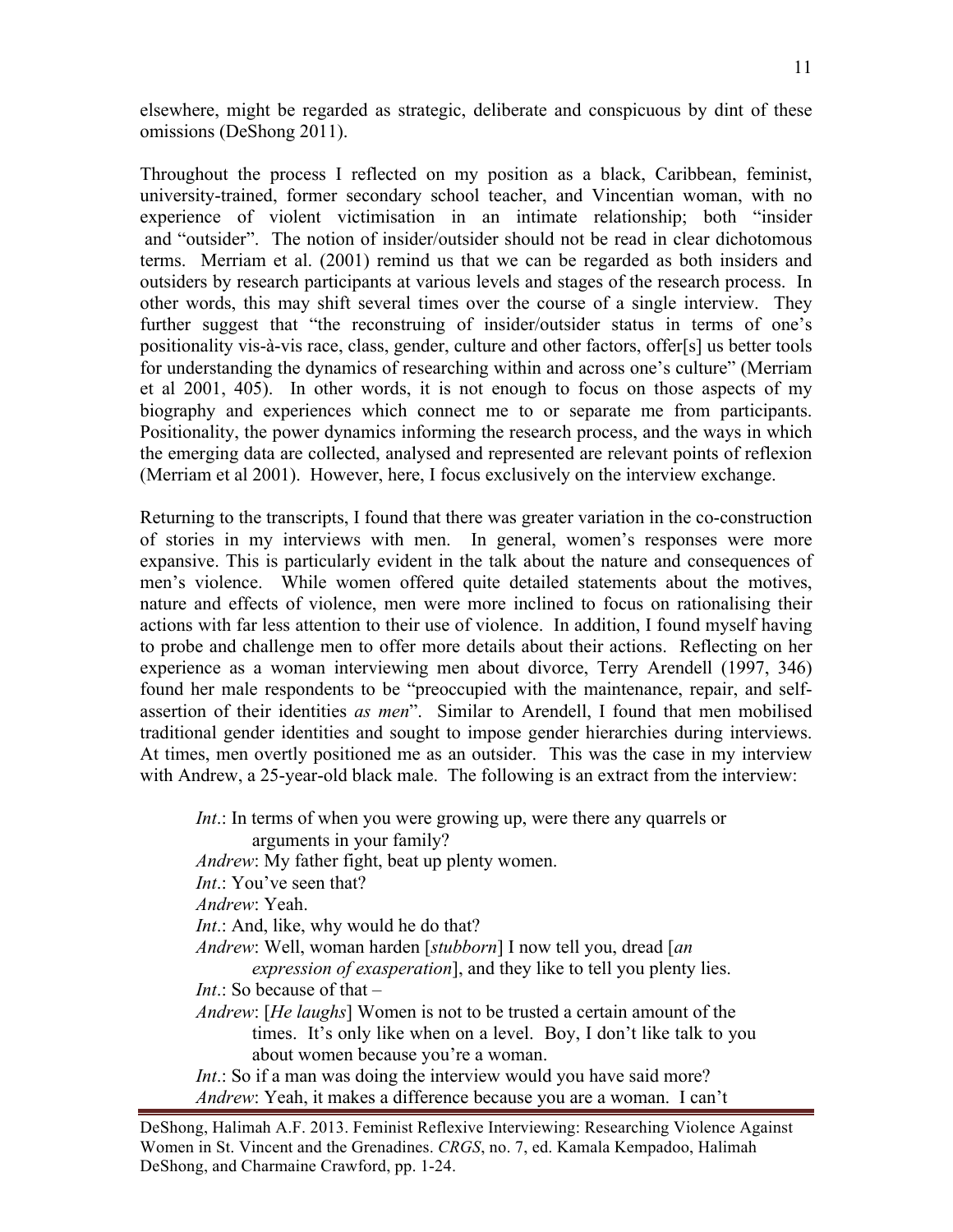level [*reason*] with you because you is a woman. If it was a man, because you being a woman I can't just run down [criticise] women because you might think that a man would run you down the same way.

- *Int*.: The thing is that all of us are shaped by our own circumstances and because of the things I experience in my life I would think a certain way and the things that you experience might make you think a different way –
- *Andrew*: Woman harden man. I don't like to talk one time and two times. They just don't hear.

*Int*.: You mean like we're stubborn?

*Andrew*: If I talk to you one time [mm hmm] that is enough time. It means after that expect a lash.

Men in the study created a number of identity constructs for me which shaped the ways in which they narrated their accounts. In the above extract, Andrew reinforces a popular assumption which implies women and men are essentially different. There is an expectation that I would be critical of his actions because I am a woman, so at this point in the narrative, Andrew assumes a defensive posture. The identity marker that appears to be most salient in shaping this portion of his account is that of gender. Men's authority to discipline women's so-called recalcitrance is stated in a rather taken-for-granted manner. Using the term "harden" [stubborn] to describe women, he invokes the heteropatriarchal expectation of women's deference to men. By mobilising the grouping "woman", rather than making specific reference to his partner, Andrew positions me within a category he has determined to be subordinate. My attempt to challenge Andrew's binary and hierarchical rendering of gender is dismissed and he simply reinforces his position about women's penchant for unsettling a normative gender order. In fact, as I attempt to articulate an alternative view, he simply cuts me off and insists that it is women who provoke men into violence.

Unlike Andrew who was hesitant to account for his use of violence, most men provided rather lengthy explanations for their acts of violence. However, as part of the process of impression management in the interviews, they used a number of strategies to distance themselves from the use of violence. They avoided the use of the first person in discussion of their actions. In the making of violent accounts, from men I learn that "she was hit", "she got a hard pound" and usually when the active voice was invoked it was to describe inherently non-violent selves—"I'm not really a violent person." In my view, stories are constructed in interviews in order to create certain impressions. Apart from the fact that violence against women is loathed within public discourses on the family, the act of creating non-violent selves in interviews may also be a result of an expectation that like the counsellors and other state officials with whom they have come into contact, I too may denounce their perpetration of violence. There is, of course, an awareness among participants that their actions and words are being evaluated, and this awareness shapes how they narrate their stories of violence.

DeShong, Halimah A.F. 2013. Feminist Reflexive Interviewing: Researching Violence Against Women in St. Vincent and the Grenadines. *CRGS*, no. 7, ed. Kamala Kempadoo, Halimah DeShong, and Charmaine Crawford, pp. 1-24.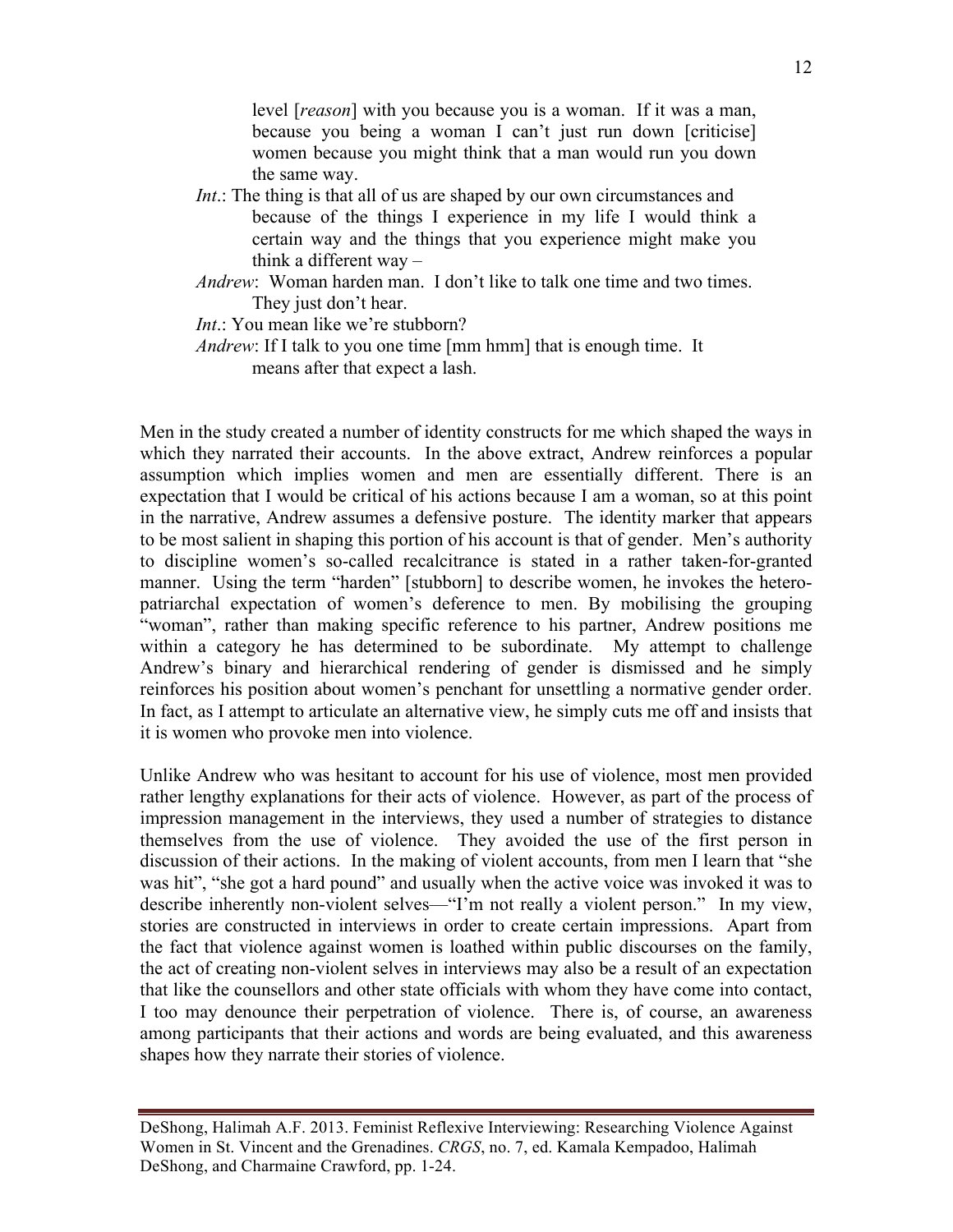Conversely, there were four men who offered specific details about their use of violence. However, a number of qualifiers were used in their accounts. As I listened to the tapes I wondered whether these qualifiers were a result of my non-verbal reactions to the graphic nature of what was being reported. After admitting to using the flat side of a machete to strike his partner, Scott stated that "I didn't like abuse her that much." Roger admitted to choking his partner, but explained that this was not to kill her but to restrain her since if he really wanted, he "could fuck her up". All this he explained while performing the actions in the interviews. Unlike most men who described their use of violence as resulting from a loss of control, Roger presented his actions as calculated and controlled to achieve a particular effect. Most of the material that I had read prior to the interview spoke about the tendency by men, in general, to minimise violence, so it was with some surprise that I listened to these four men talk about their actions. This emphasised the varied ways in which people tell their stories. The details they provided called into question my expectation that men would always be silent about their use of violence. In their words and gestures, men ranged from invoking a taken-for-granted bravado to expressing emasculation and loss of control.

It was difficult to remain unmoved during the interviews. Questioning the idea that violence was the only choice for men who had "lost" control meant that at times I ran the risk of antagonising respondents. However, most men were wont to demonstrate that they had been forced into using violence. A feminist reflexive approach encourages the researcher to challenge stereotypical assumptions about gender and power. However, should this challenge be mounted during the interview or should this be incorporated into the analysis? I would suggest that there are subtle probes that can be used in this regard. I often asked men about the possibility of using non-violent conflict-resolution tactics and whether they felt responsibility for perpetrating violence. In the interest of maintaining rapport through the use of gestures such as the nodding of the head or the use of utterances such as "I understand" and "mm hmm", we run the risk unwittingly of endorsing men's violence. I was conscious of this possibility and sometimes found myself walking a fine line between finding ways to get men to talk about their violence, while at the same time ensuring that my actions did not convey support for these misogynous practices. In reviewing the transcripts, I observed no verbal interjections (on my part) while these four respondents discussed their specific acts of violence. However, from the structure of their accounts and the qualifiers provided, men may have been engaging in impression management and/or responding to my nonverbal facial and bodily reactions.

My anxiety about interviewing women was based mainly on the possibility that I might cause further harm to persons who are normally considered vulnerable given their exposure to violence. During the process of gaining access, a number of steps were taken to ensure that doing the interviews would in no way place women at any risk of experiencing violence. However, talking about violence can be distressing for those involved, especially for women who are the ones recalling the experiences. The formal interviewing process was suspended and the recorder turned off in a few instances when it became too difficult for some women to speak about their experiences.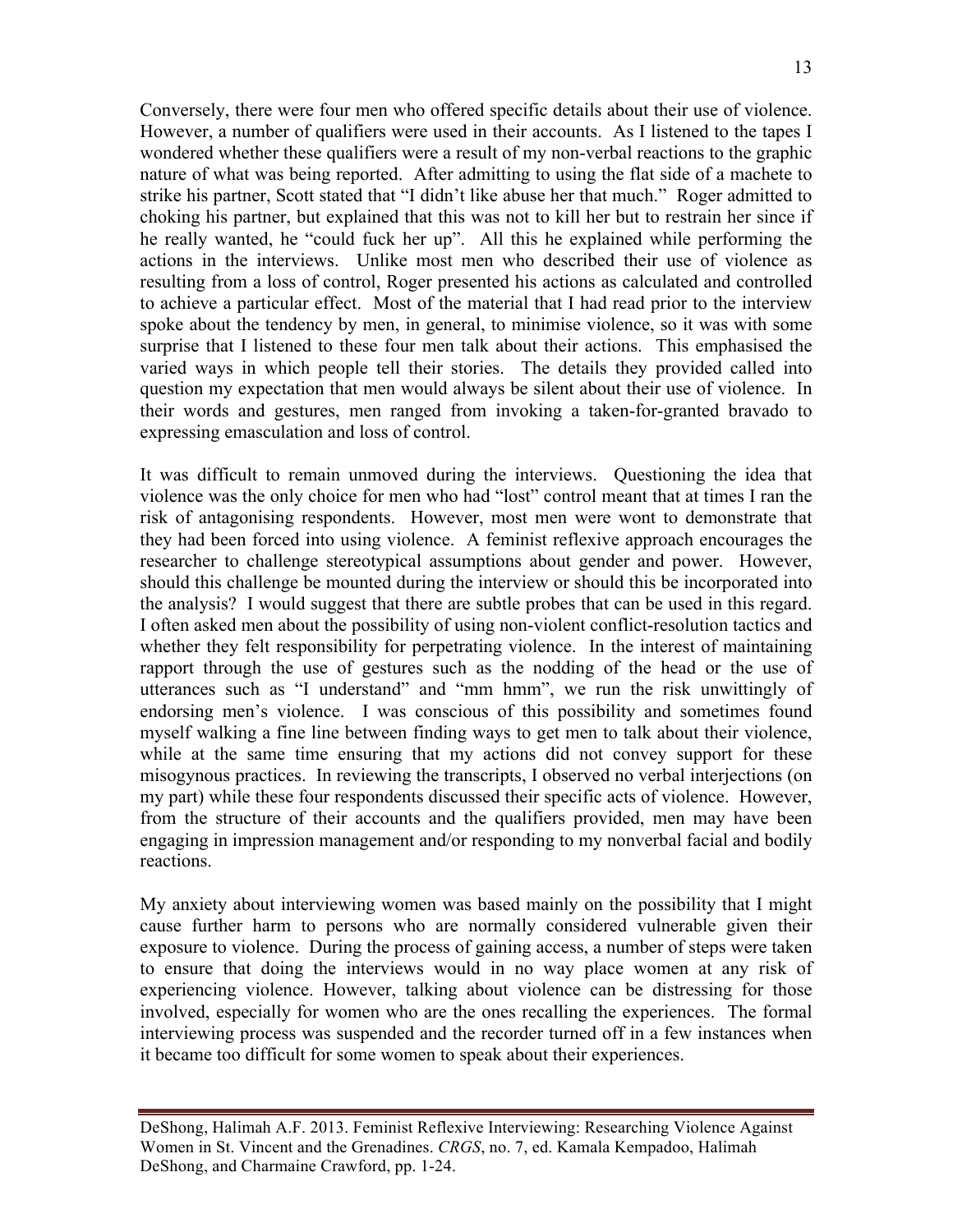Generally, interviews with women were longer, mainly because their responses were more detailed. Even though the transcripts reveal that respondents spoke at length, uninterrupted by follow-up questions in some instances, I was not a passive listener in these exchanges. Various non-lexical expressions encouraged participants to say more or to offer clarification. Through a number of probes and gestures women (like men) were sometimes encouraged to elaborate. Women were more inclined to offer details about the specific acts of violence they experienced, when compared to men providing insights into their perpetration of violence. For instance, I asked Linda about a particular attack by her former partner which caused her serious, almost fatal injuries. In a lengthy response Linda describes ending the relationship, making one of several police reports and then the attack. The following is an excerpt from the interview with Linda:

I called to the children to help me jam the door to stop him from coming in but they were so scared that everybody just froze, so he got the upper hand of us and started to push down the door. From the time he pushed down the door you hear Halimah, all I could receive is just chop like joke; left, right, centre, and all the chops coming now to my head, so actually I felt my skin in blood eh. (Linda)

This level of detail is not uncommon in women's recounting of violent events. In fact, all 19 women offered precise information about men's violence. In the interview with Linda, at times we spoke as if we had known each other for quite some time. The act of naming me as she describes this vicious attack demonstrates what Riessman (1987, 177) refers to as "an open display of the bond that is developing between interviewer and interviewee." In this regard, several participants made statements that indicated an expectation of shared knowledge between us as women. For instance, Rose was asked to describe her partner's reaction when she confronted him about intimacy with other women. She says "well you done know how man does get vex already." Likewise, Giselle responds to my question about her partner's social network by saying "you done know man already, man always get the most friends, maco friend, this friend, that friend." While Rose draws on conventional gendered beliefs about women's common experiences with men and men's tendency to act in similar ways, Giselle expresses annoyance at men's freedom to possess an extensive friendship network, a freedom not often shared by women in violent relationships. Her reference to his "maco<sup>7</sup> friends" indicates that she is often under public surveillance, a theme which several women discussed in the interviews (DeShong 2013/2014). The use of the phrase "you done know man already [*you know what men are like* ]" by both Giselle and Rose demonstrates how at times in these interviews I was accorded insider status on the basis of assumptions about my gendered experience and sexuality. Although Riessman agrees that such bonds during interviews are the result of supposedly shared gendered experiences, she is also careful to note that gender alone does not account for commonalities and difference.

Amy Best (2003) refers to the ways in which respondents translate their experience to ensure that their stories are heard in cases where there might be some perceived gulf between participants and the interviewer. Using her experience as a white woman

DeShong, Halimah A.F. 2013. Feminist Reflexive Interviewing: Researching Violence Against Women in St. Vincent and the Grenadines. *CRGS*, no. 7, ed. Kamala Kempadoo, Halimah DeShong, and Charmaine Crawford, pp. 1-24.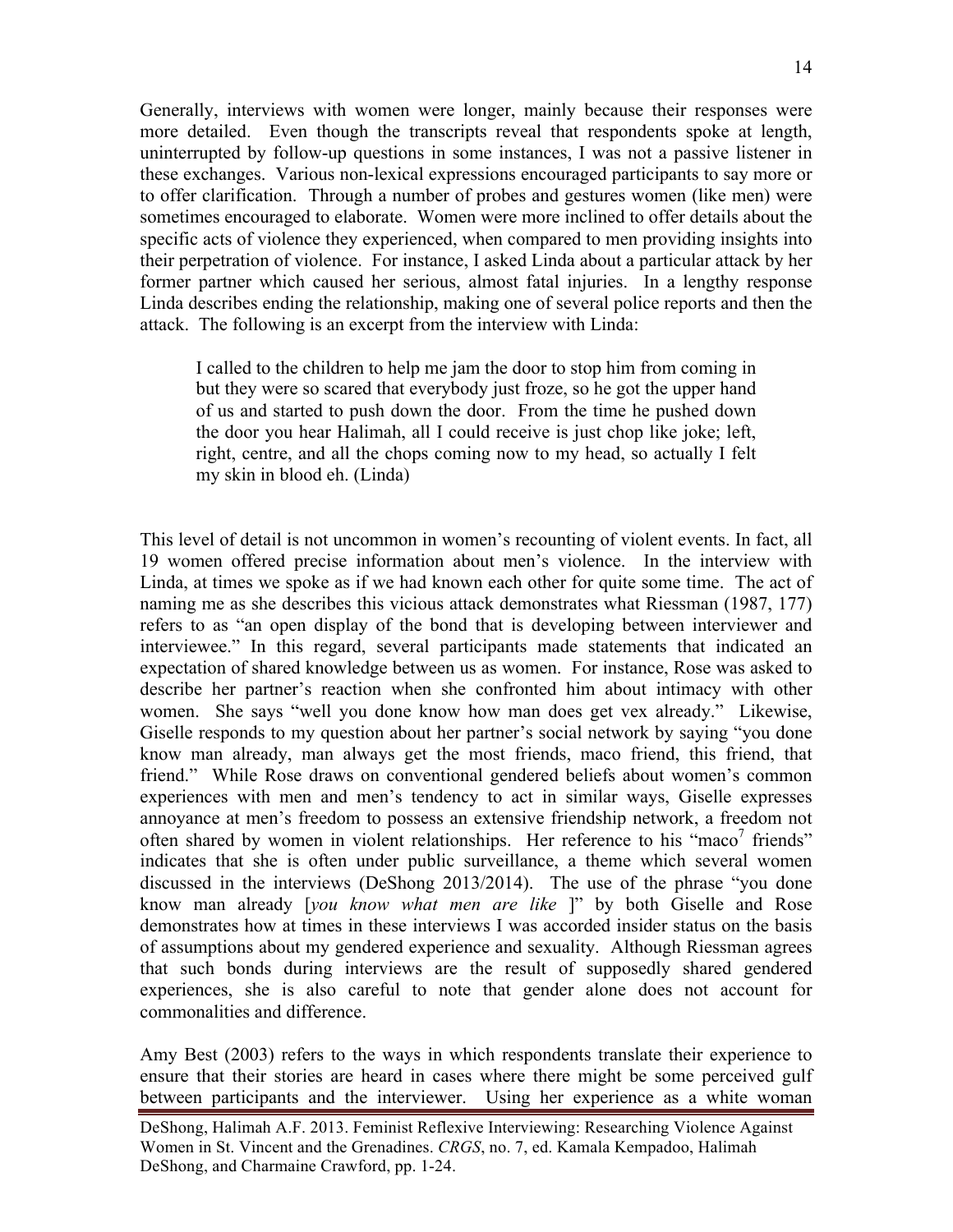interviewing Latina and black girls in the US about their high school prom, she demonstrates how race figures in the production of their stories. In particular, Best shows how the girls organise and reorganise their syntax to ensure that she understands them. According to Kempadoo (2001), while this outsider status offers a degree of anonymity which could make participants more inclined to tell their stories, having a complete outsider position, in relation to a particular cultural context, inhibits the researcher's ability to interpret their stories. My own experience is one in which persons used Vincentian Creole English that included local idioms, slangs and turns of phrase. This, I would argue, was the result of my audible Vincentian accent which indicated to respondents that I was a competent speaker of Vincentian Creole English. For example, Stacey, in response to my question about the number of friends her partner is known to have had, says "how he so ignorant, you hear tantie, me don't really look into him." "Ignorant" used in this context signifies "volatile"; "tantie", a term of endearment. These examples indicate that the positionality of the researcher, across a number of intersecting axes of power, does indeed shape how stories are told and how they are heard.

Sometimes women called into question the subordinate status that is so often associated with womanhood. I asked Rose about the first time that her partner used violence against her in the relationship

*Int*.: Could you tell me how the fight started then? What did each of you do? *Rose*: It's words, words. He tell me something, and I tell he back something and he slap me, and I don't like it and we wrestle up. *Int*.: So when he slapped you – *Rose*: *I slap him back, yeah, I go take a slap* [participant's emphasis]?

In this exchange, Rose expresses surprise as I sought to ascertain what transpired. Reputation, an attribute usually associated with articulations of masculinity in the Caribbean, as elsewhere (*see* Peter Wilson 1969), is presented here as a salient aspect of her own identity construct. Wekker (2006) has argued that we should not assume that "reputation" is the preserve of masculine identity formation, since it is an equally important aspect of women's subjectivity, although the source of women's and men's reputation may in fact differ. Rose's swift response and inclusion of the rhetorical question conveys a sense of irritation that I would consider her reacting in any other way. Likewise, in my interview with Giselle, she explained that her partner was only able to overpower her during a violent episode because he used a weapon. These examples demonstrate the ways in which women subvert traditional gender norms in their narratives.

### *Power and reciprocity*

Although the researcher has in mind the range of topics for which she wants to gather information and it is she who attempts to steer the discussion, the interview ought to be treated as a shared interaction. Participants offer explanations and information about their experiences and the interviewer should also provide responses to questions posed over the course of the interview. In her work on interviewing women, Ann Oakley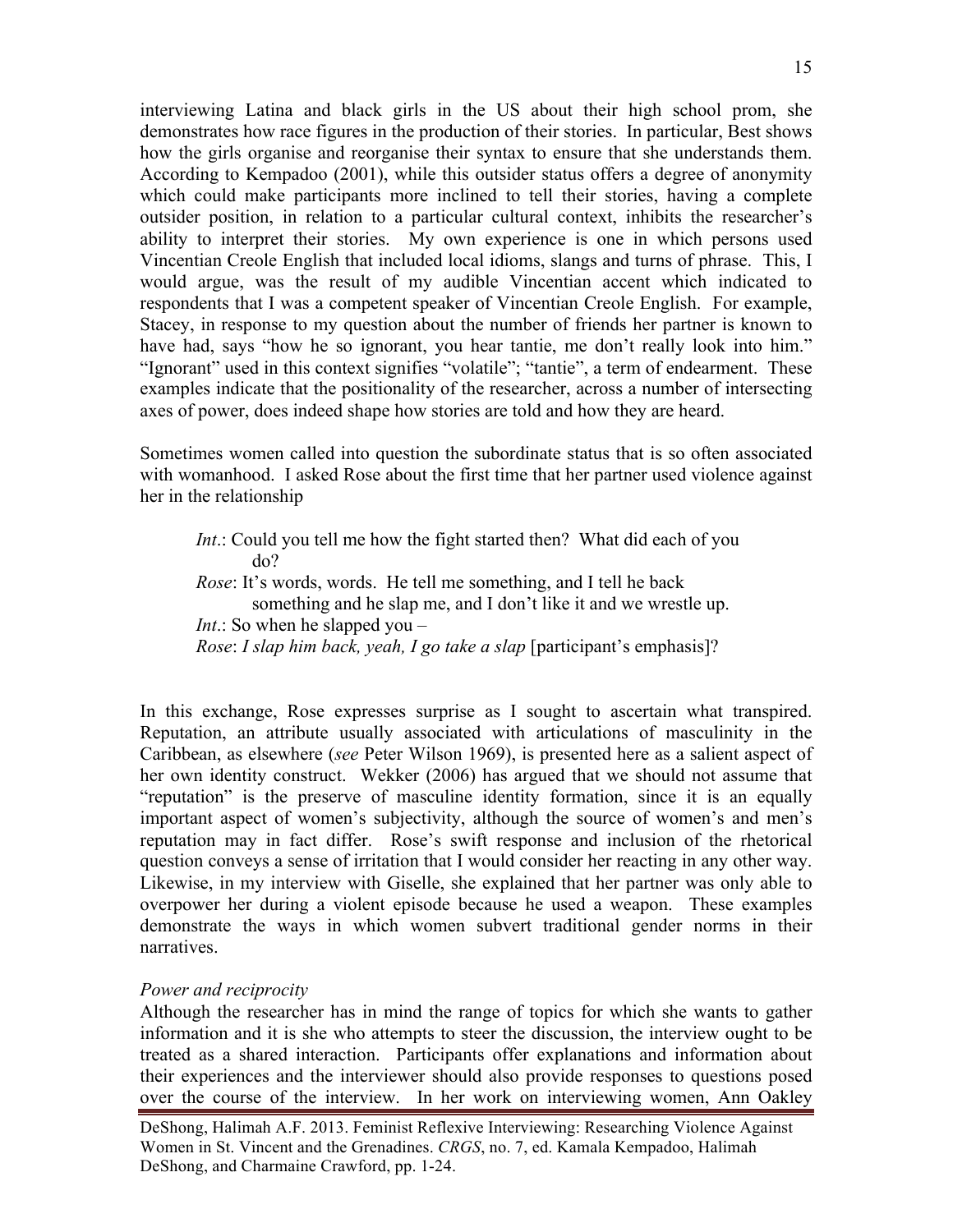(1993) challenges the masculinist paradigm of the interview as a moment in which a subject—the "interviewer"—extracts information from the "object" of the interview—the participant—with the former actively avoiding offering a response to any questions raised by the latter in order to avoid introducing "bias" in research. Much feminist work has been done to demonstrate how this approach functions to objectify participants, while at the same time maintaining a hierarchical approach to research (Legard, Keegan and Ward 2007). Oakley (1993) notes that in conventional guidelines for conducting social science interviews, researchers have been advised to deflect attention away from questions raised by participants. However, in her own study of women's transition to motherhood, she found that women asked several questions about this subject matter during the interview. Oakley suggests (1993, 48) that to regard participants as those who answer questions and interviewers as those who pose questions is "a purely exploitative attitude to interviewees as sources of data." Though Oakley's (1993) analysis was based on women interviewing women, her larger point about the need for reciprocity of information as a means of empowering participants and adhering to a feminist ethic of care should be considered, particularly when conducting research on sensitive issues. Since the publication of Oakley's seminal work, feminist researchers have demonstrated that "through the judicious use of self-disclosure", interviews are less exploitative with far greater analytical promise for the data produced (Harrison, MacGibbon and Morton 2001, 323). In situations where I was asked about my life and my experiences in interviews, I always provided a response based on my recollection at that time. However, I found that participants, both men and women, rarely posed questions to me about my personal life.

Participants mainly asked me to provide clarification about a question that I had asked. I always gave an answer in situations where a direct question was posed to me, and I found that this allowed me to maintain rapport with participants. While explaining his reasons for using violence, Andrew questioned me about my experience in my own relationships and expressed shock that I had never been hit by a partner. He asked whether I had ever been slapped by an intimate partner, to which I replied "no". He was surprised and concluded that I had not been exposed to violence because I did not "give trouble" in my relationships. Once this was established, Andrew concluded that it was because I have never done anything to warrant a violent reaction. I was in that instance positioned as a good woman to whom particular stories could be told about his use of violence. He also appeared to be protecting men in general from possible vilification as he avoided offering much detail about his actions. He assumed that if he were to speak to me about his partner as he would to a man, it would affect the way in which I view all men. This initiated an explanation that was centred on the provocation motif in which men used their accounts to blame their partners for the violence men perpetrate.

The exercise of power in the researched-researcher relationship is a key area around which discussions of methodology have focused. Even though feminist researchers encourage reciprocity as a means through which we might reduce the power differential in the "researcher-researched" relationships, a review of my interview transcripts revealed that participants had a particular impression of what their roles ought to be. This is not surprising, according to Denzin (2001, 28), given the widespread use of interviews to "affirm the importance of the speaking subject and [to] celebrate the biographical". It thus becomes the responsibility of "the reflexive interviewer [to] deconstruct [the] uses

DeShong, Halimah A.F. 2013. Feminist Reflexive Interviewing: Researching Violence Against Women in St. Vincent and the Grenadines. *CRGS*, no. 7, ed. Kamala Kempadoo, Halimah DeShong, and Charmaine Crawford, pp. 1-24.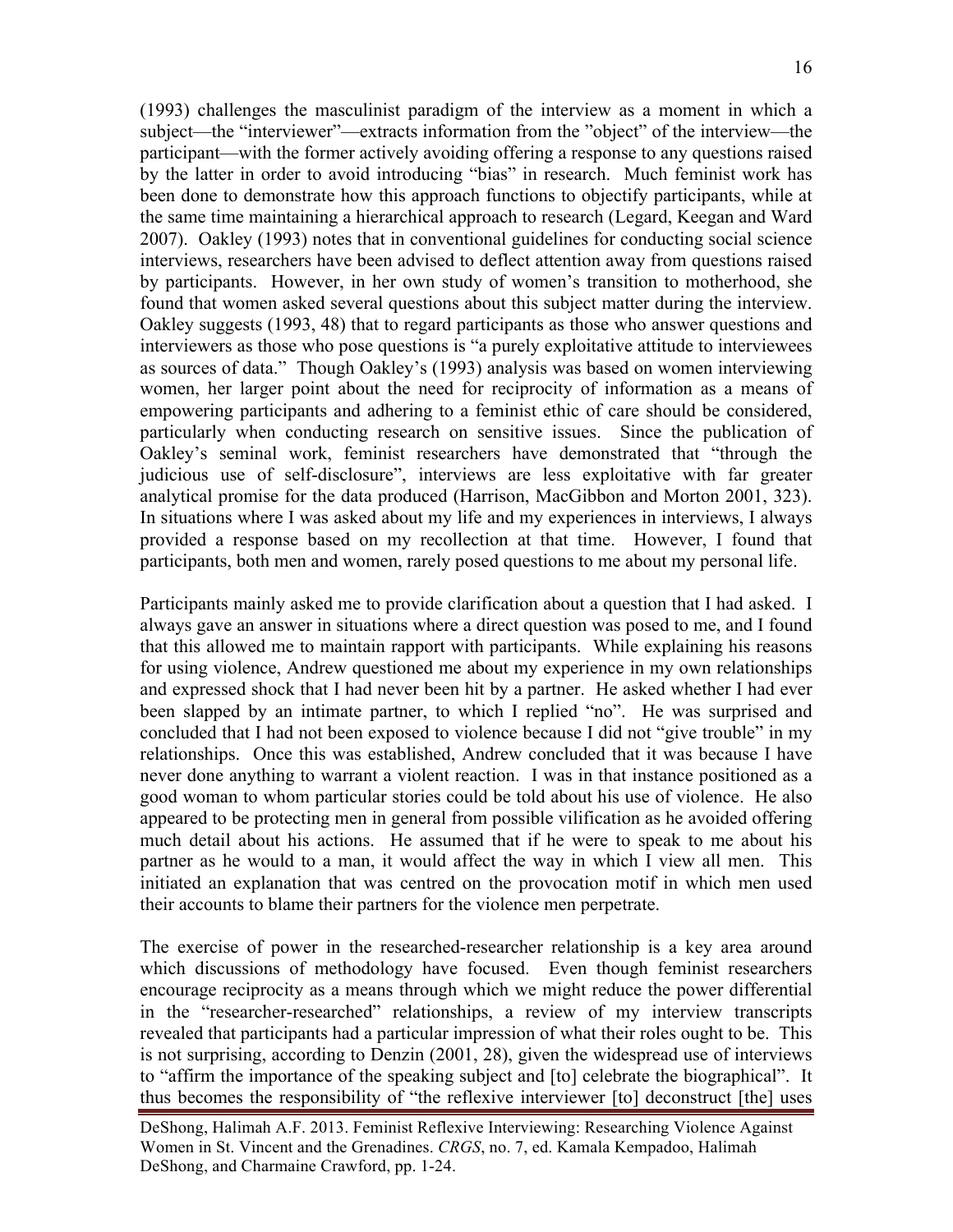and abuses of the interview" (Denzin 2001, 28). Participants operated as individuals from whom information was being sought. Apart from seeking clarification on my questions, persons also sort validation for their position as is evidenced by the use of phrases such as "you know" and "you understand". Rarely did persons ask my opinion about the different topics covered in the interview. Oakley (1993) discusses reciprocity in a context where women saw her as a possible source of information about maternal health. However, this was not my experience. This may be the result of the difference in subject matter, their knowledge of sources of possible assistance, the fact that some women had managed to end their relationships, the strategies that they had employed to change their situation and their beliefs about my purpose for being there.

So what might be made of the power differential which exists between the interviewer and the respondent in the context of the interview? Davies and Dodd (2002, 281) suggest that ethical practice in research involves "the acknowledgement and location of the researcher in the research process." It is necessary to consider my own social and personal characteristics, participants' feelings about being interviewed and about the interview, my feelings about participants, the quality of the interviewer/interviewee interaction, and respondents' attempts to use the interviewer as a source of information (Cook and Fonow 1986). I benefited from my official institutional affiliation which legitimated my intention in terms of access to interview participants. This, along with a perceived notion of physical<sup>8</sup> and social distance (my "outsider" status) in many instances, might explain why individuals were rather forthcoming in interviews.

Although my own family background in SVG is one in which the lines between middle and working class are often quite blurred, I was well aware that my educational achievement (which is very well known in a small society) would have meant that I was most often positioned as privileged. This is in contrast to most participants who would be categorised as working class. The composition of research participants is, in part, indicative of those groups most likely to seek state assistance to end violence, and should not be confused with the diverse groups of people who actually perpetrate and experience violence in relationships. In addition, whereas I have witnessed various forms of violence, I have never been directly exposed to intimate partner violence. Although my gender and national identity overtly shaped the making of these stories of violence, the extent to which class functioned in these interviews was less evident.

My own experience/non-experience of violence may or may not have functioned as another axis of power in the interviews. Apart from witnessing several incidents of women being physically attacked by their partners during my upbringing, my interest in this subject does not stem from any other personal experience of relationship violence. As one of the most overt manifestations of gender inequality, the implications of violence for women's well-being is of great concern. In a personal conversation with Kamala Kempadoo, she pressed me to think more about how our experience or non-experience of what we are researching can indeed shape the research process. In the interview with Andrew, for example, once he was made aware of my "non"-experience, I was positioned as a woman who understood her place and thus the stories which emerged were in part based on this supposition. A possible omission/shortcoming of the research is the nondisclosure of this aspect of my biography. Apart from Andrew's, I am also unaware of

DeShong, Halimah A.F. 2013. Feminist Reflexive Interviewing: Researching Violence Against Women in St. Vincent and the Grenadines. *CRGS*, no. 7, ed. Kamala Kempadoo, Halimah DeShong, and Charmaine Crawford, pp. 1-24.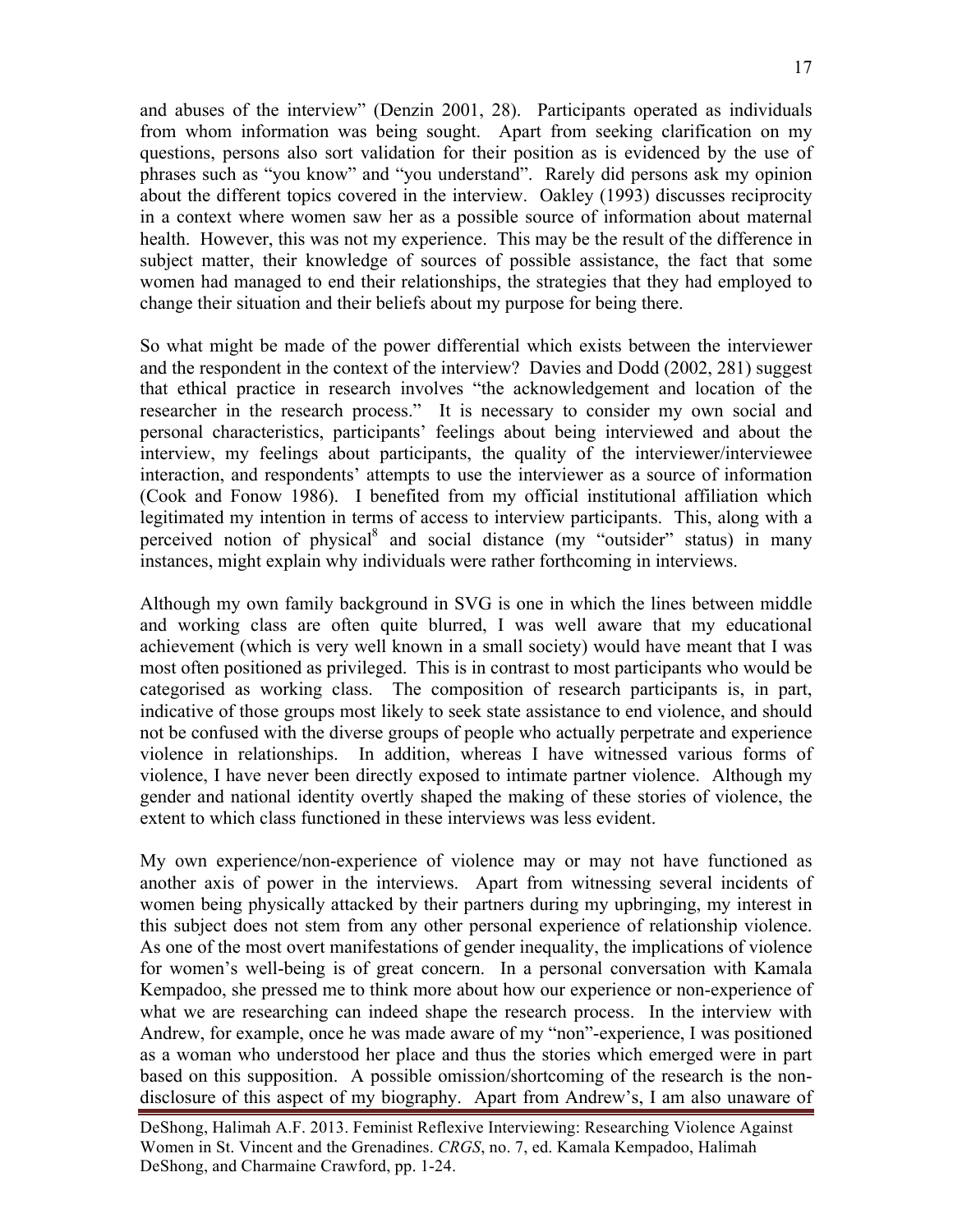any possible assumptions that participants may have had about my own experience of intimate partner violence, and how these assumptions helped shape the outcome of interviews. The question raised by Kempadoo certainly merits further exploration.

There are a number of ways in which participants "subtly negotiate" power, according to Merriam et al. (2001, 413), as often they determine when (and sometimes where) the interview will be done, and how much information they share. Research is indeed a dialogic process, shaped by both researchers and participants (England 1994). I was completely reliant on the availability of participants and often interviews had to be rearranged. Some persons who had previously confirmed their participation withdrew at a later date. However, by characterising the research process as dialogic I do not wish to imply that the same degree of power was accessible to both participants and me. I chose the topics and questions to be addressed, but I also facilitated participants' desire to speak to issues of importance to them and to elaborate on those areas they saw as most relevant to the various topics. In general, participants were prepared, from conversations prior to the interview, to be questioned about violence, so that, as previously stated, the overall pattern was one of participants responding to questions and statements.

Upon reflexion, it becomes apparent how, as researchers, we consciously and unconsciously orchestrate the actions that would unfold during the interview, and this occurs during the process of gaining access. Each person enters the interview with an often unstated working understanding of their anticipated roles. Even with ideas about reciprocity in mind my experience is that participants, once they had agreed to be interviewed, rarely unsettled these implied arrangements. This acquiescence, I would argue, can be explained as a result of the power dynamics within which the research process is embedded and, to a lesser extent, the participants' desire to tell their stories.

## **Conclusion**

There are a number of methodological and epistemic issues that must continue to concern feminists within the region. It is now widely accepted that treatment of identity relations should form part of the very work we do in producing knowledge (Riessman 1987; Arendell 1997; Kempadoo 2001; Alvesson 2003; Best 2003; Wekker 2006; Murray 2007; Jaggar 2008). My focus in this article has been to examine feminist reflexive praxis during interviews with Vincentian women and men about men's violence in heterosexual relationships, and to consider how my subject position and that of the participants shaped the stories produced. Whereas I recognise that researchers' experience in the interview setting varies according to the subject matter and a number of identity markers, one of the most significant findings for me with regard to the social organisation of talk is the extent to which participants performed the role of interviewee. With the exception of one respondent, whom I referred to as Andrew, and a few instances in other accounts, participants generally sought to provide answers to my questions and probes, only seeking clarification from time to time. Denzin (2001) reminds us that individuals are well aware that it is their stories that are meant to be told. The promise of engaging in feminist reflexive interviewing has to be read against how individuals understood their roles and how this awareness shaped the emergent narratives.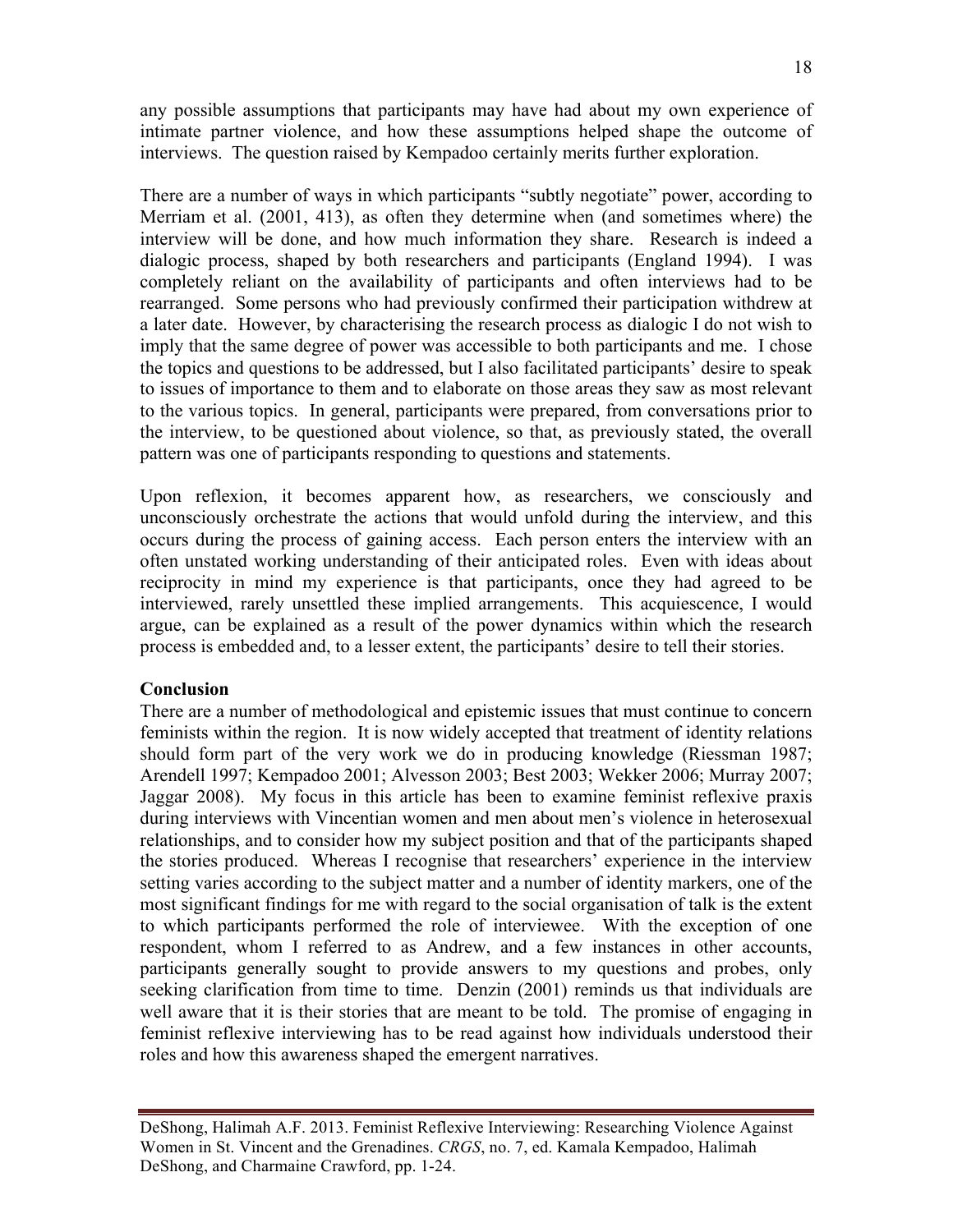In general, the researcher-researched relationship is characterised by a number of factors related to the subject of the interview, social context within which the interview occurs and the biographies of those involved in the research enterprise. Men, more so than women, actively reasserted heteropatriarchal narratives and gender hierarchies in the interviews. This is similar to Arendell's (1997) experience as a woman interviewer interviewing American fathers about their divorce experiences. The tendency by most men (11 out of 15) in the study to avoid naming their specific acts of violence reflects an awareness that such acts are censured within public discourses. Instead, the choice to focus on their reasons for using violence can be seen as an attempt to manage the image produced about self in the interviews. In this regard, men often stated that they were not violent persons but instead lost control. Andrew's initial reluctance to provide an explanation for his and his father's violence exemplifies, in an overt way, how men often positioned me as outsider as they narrated the stories of violence. However, for those four men who named their specific acts of violence, they were wont to demonstrate that they were justified and, sometimes, in control of their actions. Traditional gender identities were often mobilised in the interviews with men. While I was careful that my actions in interviews with men did not betray a support for their violence, and I asked men to consider whether they could have done things differently, at times I felt curtailed in my ability to challenge men about their actions in more overt ways. Challenging traditional beliefs which support unequal relations of power is a key principle of feminist reflexive interviewing. At times I felt compelled to and offered another way of thinking about women in interviews with men. However, I sometimes resisted the urge to present alternative viewpoints since I wanted to ascertain from men the cultural assumptions informing their choice to use violence. The excerpt from my interview with Andrew points to the futility associated with trying to engage in meaningful consciousness-raising among men during a one-one-one in-depth interview. It also highlights a major limitation of engaging in feminist work as a graduate student with a very limited period of time apportioned to gather interview data.

The relationships that were formed in my interviews with women highlighted the extent to which women positioned me as an insider. This construction was often based on notions of shared ideas about and experiences with men. Whereas some men engaged in heteropatriarchal renderings of gender (which often meant that I was positioned as outsider), women used a number of verbal moves that demonstrated that I was, in some ways, insider to their experiences. However, this tendency by women to offer details about violence is not reducible to gender. As those most often victimised in these circumstances, women's greater inclination to tell their stories was not surprising, in spite of the possible social fallout that could occur. Women sometimes complicated the traditional assumptions about female subjectivity in their accounts. For instance, "reputation", so often associated with masculinity, embedded the accounts provided by some women. In addition, going into the field, I assumed that perceptions about my class positioning would have featured more prominently in the co-construction of accounts, but that was not the case. Gender and nationality were among the most significant axes of identity influencing how the stories were told. A shared national identity meant that persons were less inclined to translate their experiences during the interviews. It should be noted as well that the possibilities for transformative work among women is also

DeShong, Halimah A.F. 2013. Feminist Reflexive Interviewing: Researching Violence Against Women in St. Vincent and the Grenadines. *CRGS*, no. 7, ed. Kamala Kempadoo, Halimah DeShong, and Charmaine Crawford, pp. 1-24.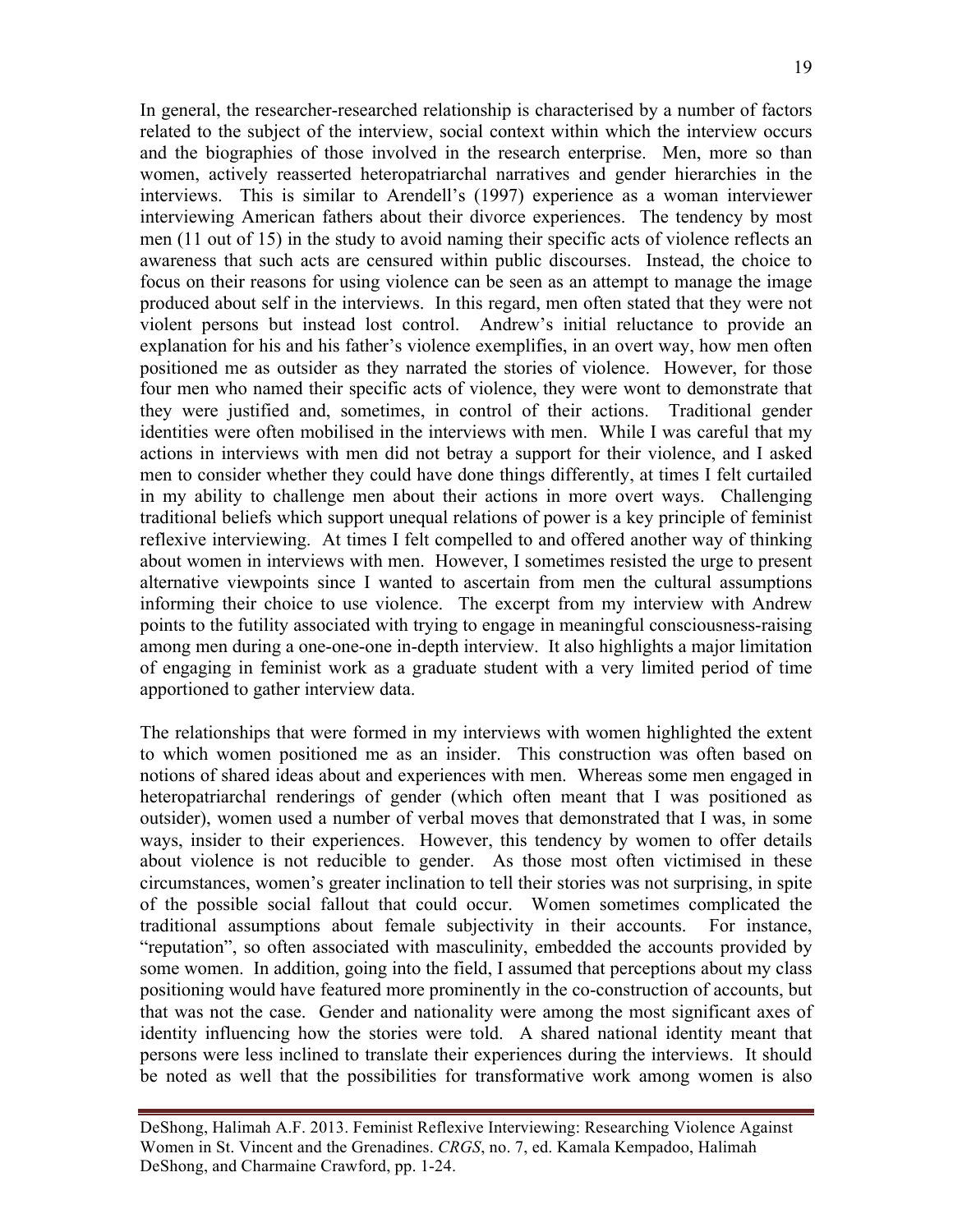limited by a project with a fieldwork life of four to six months administered by a single researcher.

The in-depth qualitative interview is among the most significant of tools used by feminist and other researchers in our quest to make sense of a range of social phenomena. Given that a major aim of feminist methodology is to encourage the production of reflexive research, adopting this approach should engender a critical reflection on how our personal interests and experiences shape the knowledge we produce. Methodological issues continue to be given serious treatment in the work produced by feminists in the region. Although my focus here has been on the creation of stories in the interview, the analysis required in producing truly reflexive research should be considered an ongoing feature at various stages of any project.

### **References**

- Alvesson, Mats. 2003. Beyond neopositivists, romantics and localists: A reflexive approach to interviews in organizational research. *The Academy of Management Review* 28(1): 13-33.
- Anderson, Elizabeth. 1995. Feminist epistemology: An interpretation and a defense. *Hypatia* 10(3): 50-84.
- Anderson, Kristin L. and Debra Umberson. 2001. Gendering violence: Masculinity and power in men's accounts of domestic violence. *Gender & Society* 15(3): 358-380.
- Anderson, Patricia. 1986. Conclusion. *Social and Economic Studies* 35(2):291- 324.
- Arendell, Terry. 1997. Reflections on the researcher-researched relationship: A woman interviewing men. *Qualitative Sociology* 20(3): 341-368.
- Barrow, Christine. 1996. *Family in the Caribbean: Themes and perspectives*. Kingston: Ian Randle Publishers.
- Best, Amy L. 2003. Doing race in the context of feminist interviewing: Constructing whiteness through talk. *Qualitative Inquiry* 9(6): 895-914.
- Boonzaier, Floretta and Cheryl de la Rey. 2003. 'He's a man and i'm a woman': Cultural constructions of masculinity and femininity in South African women's narratives of violence. *Violence Against Women* 9(8): 1003-1029.
	- \_\_\_\_\_\_\_. Woman abuse: The construction of gender in women's and men's narratives of violence. *South African Journal of Psychology* 34(3): 443-463.
- Brown, Janet, Arthur Newland, Patricia Anderson and Barry Chevannes. 1997. Caribbean fatherhood: Underresearched, misunderstood. In *Caribbean families: Diversity among ethnic groups*, ed. Jaipaul L. Roopnarine and Janet Brown, 85-113. Greenwich: Ablex Publishing Company.
- Beckles, Hilary McD. 1989. *Natural rebels: A social history of enslaved black women in Barbados*. New Brunswick: Rutgers University Press.
	- ———. 1999. *Centering woman: Gender discourses in Caribbean slave society*. Kingston: Ian Randle Press.
	- ———. 2013. *Britain's black debt: Reparations for Caribbean slavery and Native genocide*. Kingston: University of the West Indies Press.
- Beckles, Hilary McD. and Verene Shepherd. 2006. "Introduction", ix-xxx. Lucille Mathurin Mair. *A historical study of women in Jamaica, 1655-1844*.
- Bush, Barbara. 1990. *Slave women in Caribbean society, 1650-1838*. Kingston: Heinemann Publisher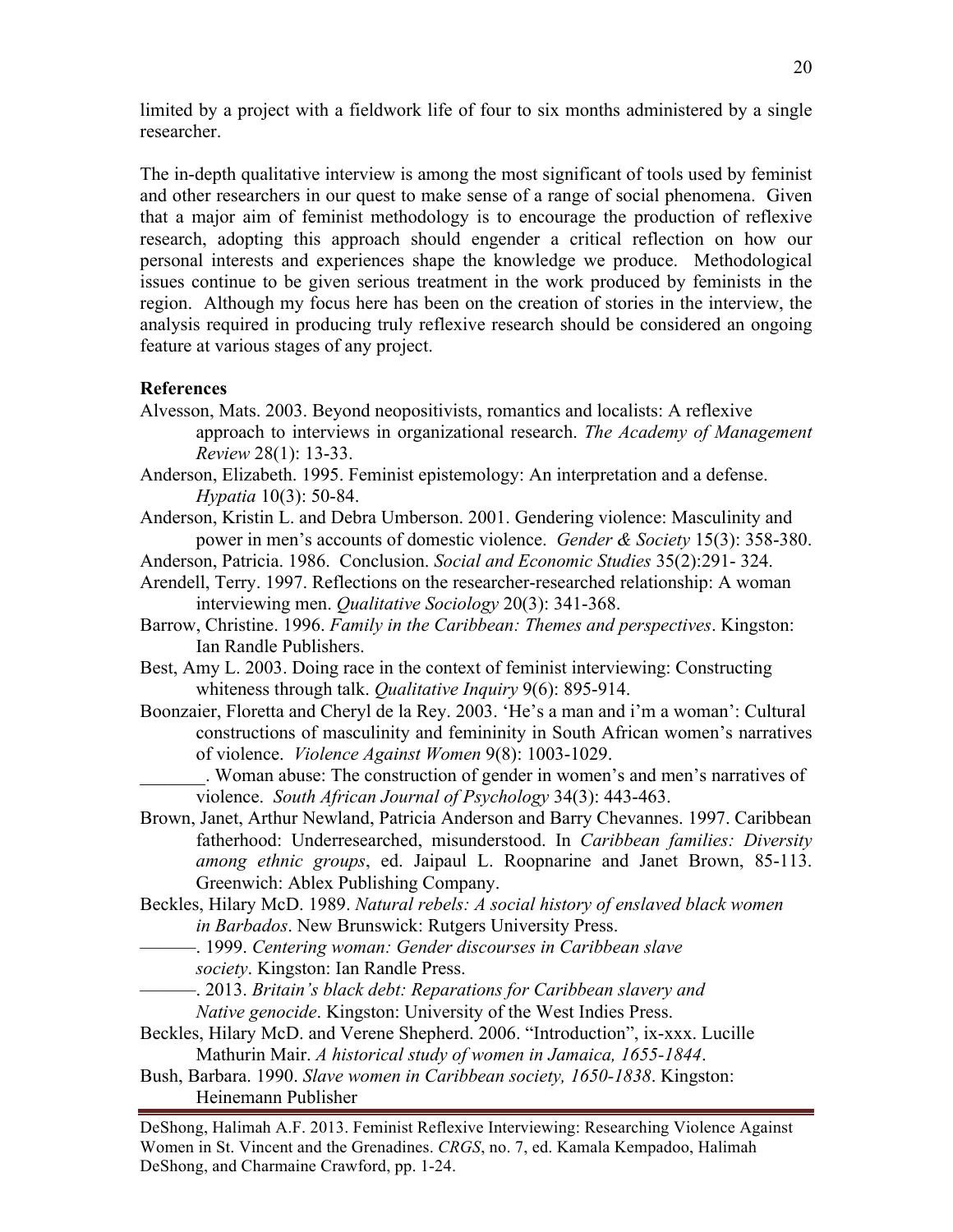- Cancian, Francesca. 1992. Feminist science: Methodologies that challenge inequalities. *Gender & Society* 6(4): 623-642.
- Chevannes, Barry. 2001. *Learning to be a man: Culture socialization and gender identity in five Caribbean communities*. Kingston: University of the West Indies Press.
- Cook, Judith A. and Mary Margaret Fonow. 1986. Knowledge and women's interests: Issues of epistemology and methodology in feminist sociological research. *Sociological Inquiry* 56: 2-29.
- Davies, Deirdre, and Jenny Dodd. 2002. Qualitative research and the question of rigor. *Qualitative Health Research* 12(2): 279-289.
- Davies, Tracy and Alvin Thomas. 2006. Exploring the constructions of masculine identities among St. Lucian men. *Journal of Men's Studies* 14(3): 292-310.
- DeShong, Halimah A.F. 2010. Gendered negotiations: Interrogating discourses of intimate partner violence (IPV). PhD Thesis, University of Manchester.
- -. 2011. Gender, sexuality and sexual violence: A feminist analysis of Vincentian women's experiences in violent heterosexual relationships. *Journal of Eastern Caribbean Studies* 36(2): 63-96.
- ———. 2012. What does it 'really' mean to be a wo/man? Narratives of gender by women and men. In *Love and Power: Caribbean discourse on gender*. ed. V. Eudine Barriteau, 106-147. Kingston: University of the West Indies Press.
- ———. 27 August 2013 Online [Forthcoming 2014 in Print]. Policing femininity, affirming masculinity: Relationship violence, control and spatial limitations. *Journal of Gender Studies* 23.
- DeVault, Majorie L. and Glenda Gross. 2007. Feminist interviewing: Experience, talk, and knowledge. In *Handbook of feminist research: Theory and praxis*, ed. Sharlene Nagy Hesse-Biber, 173-197. Thousand Oaks, CA: Sage.
- Denzin, Norman K. 2001. The reflexive interview and a performative social science.  *Qualitative Research* 1(1): 23-46.
- Dobash, Russell, P., R. Emerson Dobash, Kate Cavanagh and Ruth Lewis. 1998. Separate and intersecting realities: A comparison of men's and women's accounts of violence against women. *Violence against Women* 4(4): 382-414.
- England, Kim V. L. 1994. Getting personal: Reflexivity, positionality and feminist research. *Professional Geographer* 46(1): 80-89.
- Harding, Sandra. 1987. Introduction: Is there a feminist method. In *Feminism and methodology: Social science issues*, ed. Sandra Harding, 1-14. Bloomington: Indiana University Press.

\_\_\_\_\_\_. Harding, Sandra G. *Whose science? Whose knowledge?: Thinking from women's lives*. Cornell University Press, 1991.

- Harrison, Jane, Lesley MacGibbon and Missy Morton. 2001. Regimes of trustworthiness in qualitative research: The rigors of reciprocity. *Qualitative Inquiry* 7(3): 323- 345
- Haynes, Tonya. 2012. Mapping the knowledge economy of gender in the Caribbean, 1975-2010: Feminist thought, gender consciousness and the politics of knowledge production. PhD Thesis in Gender and Development Studies, University of the West Indies, Cave Hill Campus.
- Jaggar, Alison M. 2008. Introduction: The project of feminist methodology. In *Just methods: An interdisciplinary feminist reader*, ed. Alison M. Jaggar, vii-xi. Boulder: Paradigm Publishers.

DeShong, Halimah A.F. 2013. Feminist Reflexive Interviewing: Researching Violence Against Women in St. Vincent and the Grenadines. *CRGS*, no. 7, ed. Kamala Kempadoo, Halimah DeShong, and Charmaine Crawford, pp. 1-24.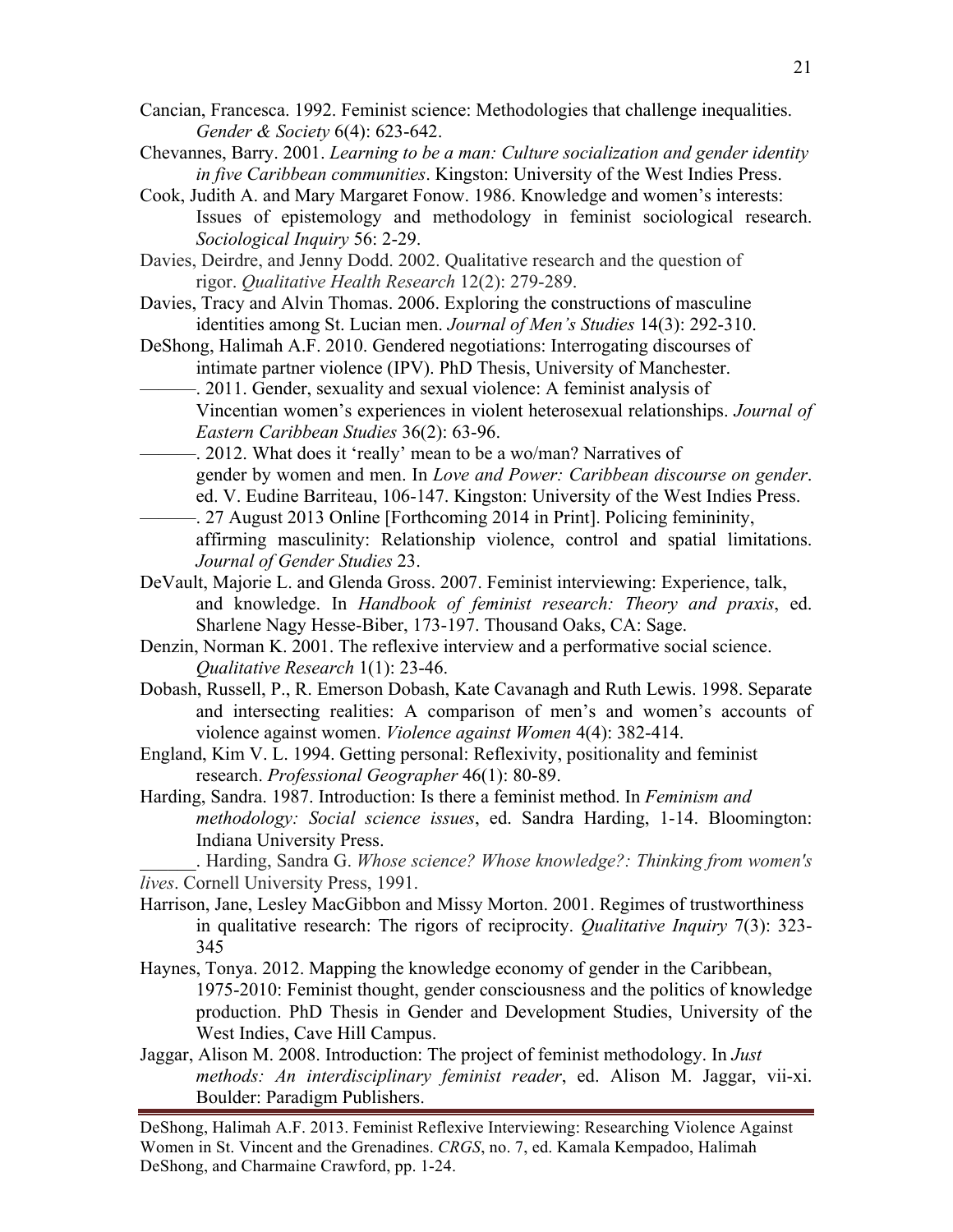Kempadoo, Kamala. 2001. Freelancers, temporary wives and beach-boys: Researching sex work in the Caribbean. *Feminist Review* 67: 39-62.

- ———. 2004. *Sexing the Caribbean: Gender, race and sexual labor.* New York: Routledge.
- Kempadoo, Kamala and Andy Taitt. 2006. Gender, sexuality and implications for HIV/AIDS in the Caribbean: A review of literature and programmes. Prepared for UNIFEM and IDRC.
- Kirsch, Gesa E. 1999. *Ethical dilemmas in feminist research: The politics of location, interpretation, and publication*. Albany: State University of New York Press.
- Klein, Renate Duelli. 1983. How to do what we want to do: Thoughts about feminist methodology. In *Theories of women's studies*, ed. Gloria Bowles and Renate Duelli Klein, 88-104. London: Routledge and Kegan Paul.
- Lalla, Barbara, Nicole Roberts, Elizabeth Walcott-Hackshaw and Valerie Youssef, eds. 2013. *Methods in Caribbean research: Literature, discourse, culture*. Kingston: University of the West Indies Press.
- Legard, Robin, Jill Keegan and Kit Ward. 2007. In-depth interviews. In *Qualitative research practice: A guide for social science students and researchers*, ed. Jane Ritchie and Jane Lewis, 138-169. London: Sage.
- Macbeth, Douglas. 2001. On "reflexivity" in qualitative research: Two readings, and a third. *Qualitative Inquiry* 7(1): 35-68.
- Mathurin Mair, Lucille. 2006. *A historical study of women in Jamaica, 1655-1844*. Edited and with an Introduction by Hilary McD. Beckles and Verene Shepherd. Kingston: University of the West Indies Press.
- Massiah, Joycelin. 1986. Women in the Caribbean project. *Social and Economic Studies*   $35(2):1-29.$
- Mauthner, Natasha S. and Andrea Doucet. 2003. Reflexive accounts and accounts of reflexivity in qualitative data analysis. *Sociology* 37(3): 413-431.
- Merriam, Sharan B, Juanita Johnson-Bailey, Ming-Yeh Lee, Youngwha Kee, Gabo Ntseane, Mazanah Muhamad. 2001.Power and positionality: Negotiating insider/outsider status within and across culture. *Journal of Lifelong Education* 20(5): 405-416.
- Miller, Tina and Linda Bell. 2005. Consenting to what? Issues of access, gate-keeping and "informed" consent. In *Ethics in qualitative research*, ed. Tina Miller, Maxine Birch, Melanie Mauthner, and Julie Jessop, 53-69. London: Sage Publications.
- Mohammed, Patricia. 2002. *Gender negotiation among Indians in Trinidad, 1917-1947*. Houndmills: Palgrave in Association with Institute of Social Studies.
- Mohammed, Patricia and Althea Perkins. 1999. *Caribbean women at the crossroads: The paradox of motherhood among women of Barbados, St. Lucia and Dominica*. Kingston: Canoe Press, University of the West Indies.
- Murray, David A. B. 2007. The civilized homosexual: Travel talk and the politics of gay identity. *Sexualities* 10(1): 49-60.
- Oakley, Ann. 1993. Interviewing women: A contradiction of terms. In *Doing Feminist Research*, ed. Helen Roberts, 30-61. London: Routledge.
	- ———. 2000. *Experiments in knowing: Gender and method in the social sciences*. Oxford: Polity Press.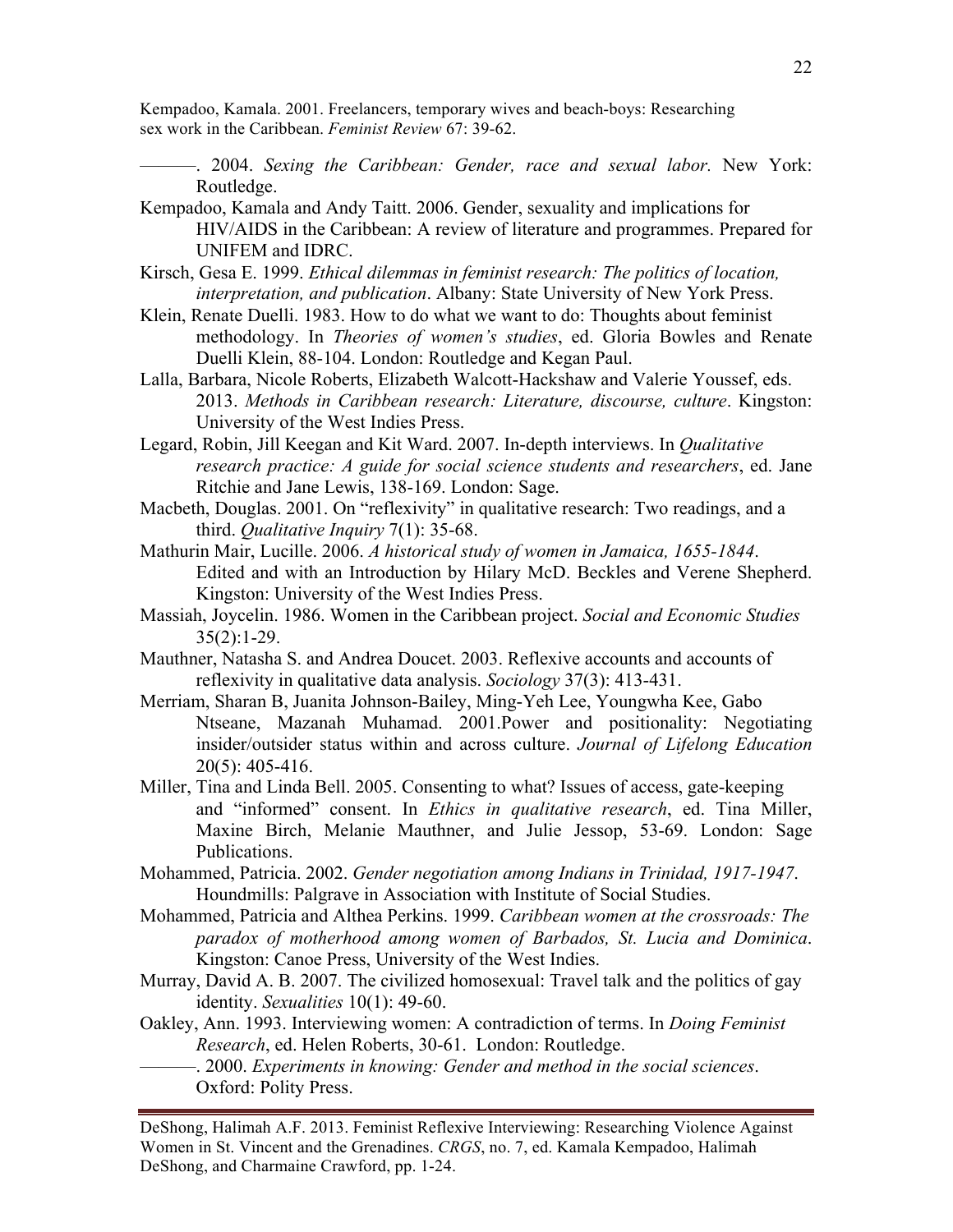- Ramazanoglu, Caroline and Janet Holland. 2002. *Feminist methodology: Challenges and choices*. Thousand Oaks, CA.: Sage.
- Reddock, Rhoda. 1994. *Women, labour and politics in Trinidad and Tobago: A history*. Kingston: Ian Randle Publishers.
- Reinharz, S. 1992. *Feminist methods in social research*. New York: Oxford University Press.
- Riessman, Catherine Kohler. 1987. When gender is not enough: Women interviewing women. *Gender and Society* 1(2): 172-207.
- Robinson, Tracy. 2011. Our imagined lives. In *Sex and the citizen: Interrogating the Caribbean*, ed. Faith Smith, 201-213. Charlottesville: University of Virginia Press.
- Roopnarine, Jaipaul L., Priscilla Snell-White, Nancy Beth Riegraf, Joan Wolfsenberger, Ziarat Hossain and Smita Mathur. 1997. Family socialization in an East Indian village in Guyana: A focus on fathers. In *Caribbean families: Diversity among ethnic groups*, ed. Jaipaul L. Roopnarine and Janet Brown, 57-83. Greenwich: Ablex Publishing Company.
- Rowley, Michelle. 2002. Reconceptualizing voice: the role of matrifocality in shaping theories and Caribbean voices. In *Gendered realities: essays in Caribbean feminist thought*, ed. Patricia Mohammed, 22-43. Kingston: University of the West Indies Press.
- Senior, Olive. 1991. *Working miracles: Women's lives in the English-speaking Caribbean*. London: James Currey. Bloomington: Indiana University Press.
- Shepherd, Verene. 2002. *Maharani's misery: Narratives of a passage from India to the Caribbean*. Kingston: University of the West Indies Press.
- Shepherd, Verene, Bridget Brereton and Barbara Bailey, eds. 1995. *Engendering history: Caribbean women in historical perspectives*. Kingston: Ian Randle Publishers.
- Skinner, Tina, Marianne Hester and Ellen Malos. 2005. Methodology, feminism and gender violence. In *Researching gender violence: Feminist methodology in action*, ed. by Tina Skinner, Marianne Hester and Ellen Malos, 1-22. Devon and Oregon: Willan Publishing.
- Sprague, Joey. 2005. *Feminist methodologies for critical researchers: Bridging the difference*. Walnut Creek: Alta Mira Press.
- Taylor, Erin B, Ed. 2010. *Fieldwork identities in the Caribbean*. Coconut Creek, FL: Caribbean Studies Press.
- Wekker, Gloria. 2006. *The politics of passion: Women's sexual cultures in the Afro-Surinamese diaspora*. New York: Columbia University Press.
- Wilson, Peter J. 1969. Reputation and respectability: A suggestion for Caribbean ethnology. *Man* 14(1): 78-84.

#### **Email Correspondence**

Haynes, Tonya. 2013. Email Correspondence with Halimah DeShong. September 18. (On file with author)

## **Personal Conversation**

Kempadoo, Kamala conversation with Halimah A. F. DeShong.3 May 2013.